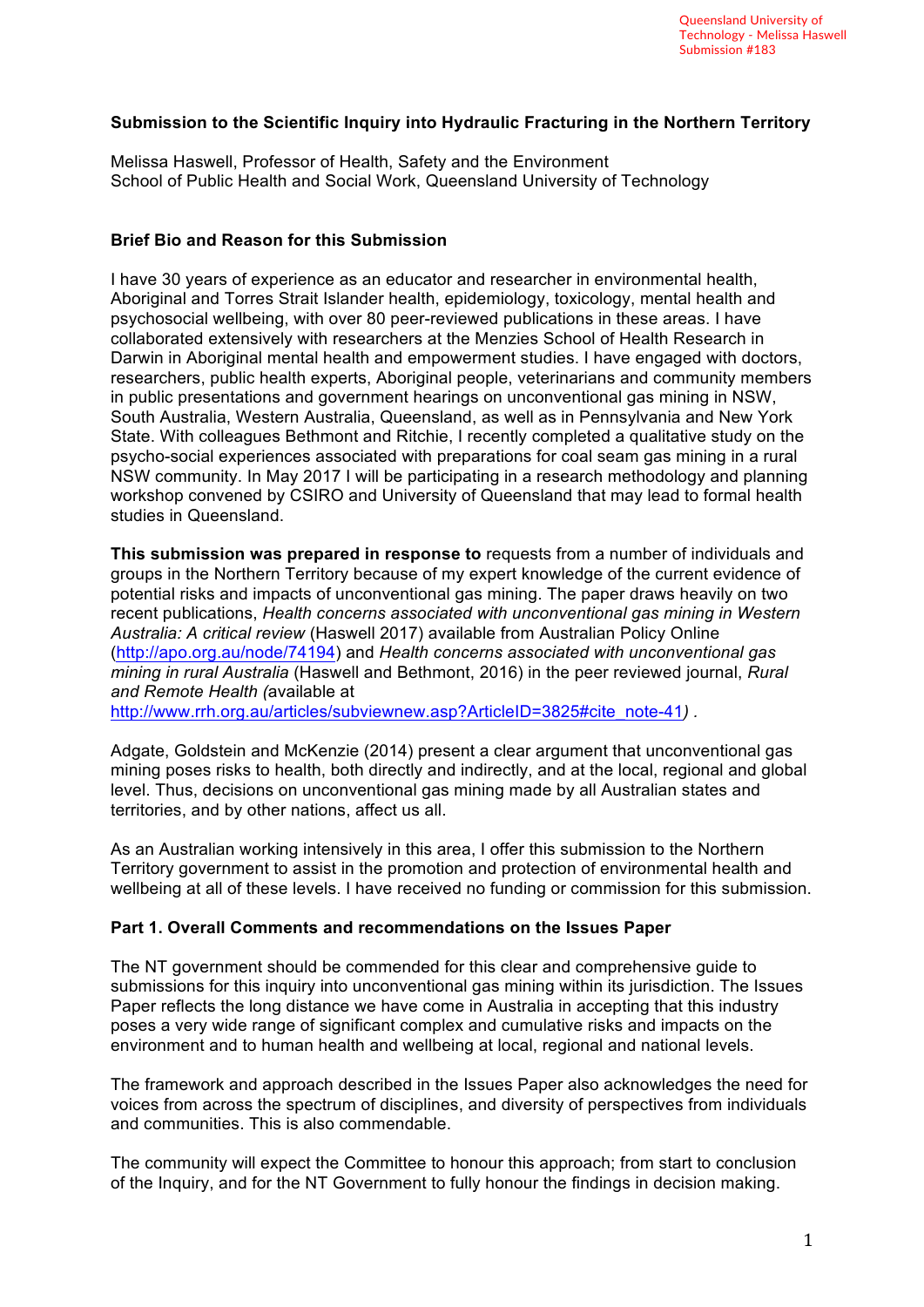This submission will first identify five key recommendations regarding the process and starting point (as judged from the submission guide) that need to be met or understood if the report is to have the rigour required to meet these needs (Part 1). It will then provide summaries of existing evidence regarding some of the key theme areas identified in the NT Issues paper (Part 2).

### **Part 1. Key Recommendations**

#### **1. Acknowledgement of both similarities and differences in types of unconventional gas mining and of the potential risks across the full lifecycle of gas exploration, preparation, production, processing and transportation.**

It is very important that the scope of the Inquiry be precisely defined. If the words 'hydraulic fracturing' or 'fracking' are used, it is necessary to explain what is to be included or excluded. This is because "for the industry and in an engineering sense, 'fracking' is most often defined narrowly, meaning only 'hydraulic fracturing' – which is just one part of a very complex and multi-step process that finds, extracts, processes and delivers gas from unconventional sources for export or gas for domestic use. In sharp contrast to the engineering definition, communities tend to use the word 'fracking' to refer to the entire process that is used to produce unconventional gas, from start to finish" (Haswell, 2017).

In order to be fully transparent the Committee should fully present to the community in its report "the current evidence of risks and impacts across the entire life cycle of this industry on health and wellbeing of people and their environment. The risks, and their impacts should they occur, need to be clearly recognised as community-borne costs that need consideration in economic, social and health cost-benefit analyses" (Haswell, 2017).

The Issues Report provides useful, understandably brief, 'primer' regarding some aspects of unconventional gas mining operations. However, for subsequent reports, there is a need to be balanced and complete in background explanations. For example, it should be noted that while there are important differences between coal seam gas mining and shale gas mining. there are also many similarities. Noting the differences, for example depths and chemicals, without explaining the implications of them (with evidence provided) can be misleading.

For example, the social and mental health impacts of the two types of gas mining (job intensive construction cycle followed by years of low job high production activities) and stresses associated with living within the two types of gas fields are similar.

In addition, widespread physical changes to the landscape are similar. Gas in the coal seams and gas trapped in shale are widely dispersed; not concentrated like conventional gas reserves. Hence both types of gas production require multiple wells pads and access roads, heavy truck traffic, as well as compressor stations and pipelines, starting from a few and expanding to hundreds to thousands.

I strongly recommend the use of the following excellent figure from the Victorian Auditor-General's Report (2016) on unconventional gas mining to clearly and transparently identify the differences and similarities in potential risks associated with shale gas mining, and coal seam gas mining with and without hydraulic fracturing.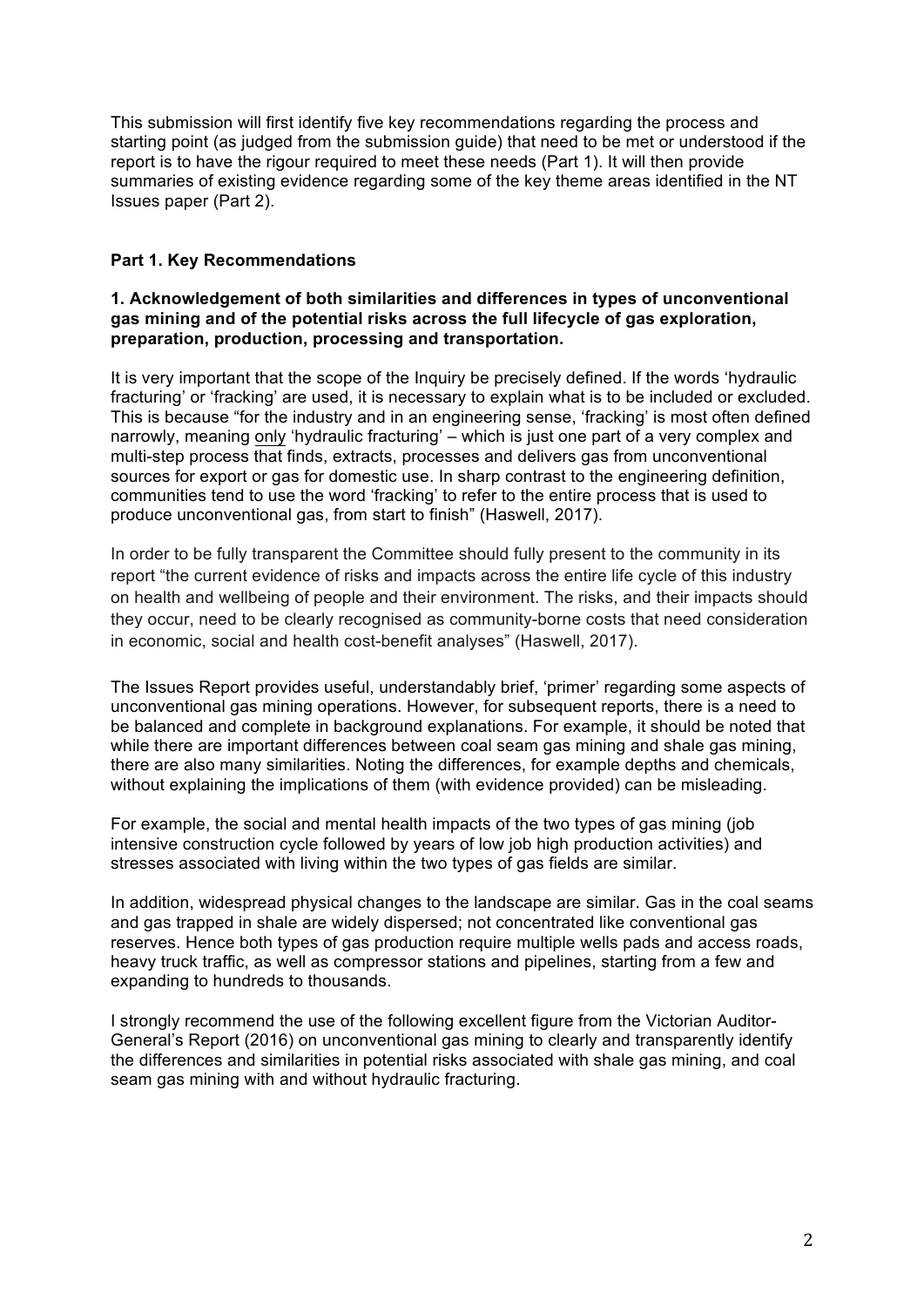# Potential risks of unconventional gas activities

|                               |                                                                                                                               | <b>Type of gas</b> |                 |             |                                                                                                          |  |
|-------------------------------|-------------------------------------------------------------------------------------------------------------------------------|--------------------|-----------------|-------------|----------------------------------------------------------------------------------------------------------|--|
|                               |                                                                                                                               |                    | <b>CSG</b>      |             |                                                                                                          |  |
|                               |                                                                                                                               | <b>Shale/</b>      | <b>Hyraulic</b> |             |                                                                                                          |  |
|                               | <b>Risk</b>                                                                                                                   | tight              |                 |             | fracturing No fracturing Potential impacts                                                               |  |
| <b>Water resource risks</b>   |                                                                                                                               |                    |                 |             |                                                                                                          |  |
|                               | Water usage                                                                                                                   | ✔                  | ✔               | ×           | Decreased groundwater quantity available for<br>other uses                                               |  |
|                               | <b>Produced water</b>                                                                                                         | x                  |                 |             | Pollute surface waters, groundwater, soils, food<br>and livestock                                        |  |
|                               | <b>Flowback water</b>                                                                                                         |                    |                 | ×           | Pollute surface waters, soils, food and livestock                                                        |  |
|                               | Disposal of produced solids                                                                                                   |                    |                 | ×           | Pollute soils, surface water and groundwater                                                             |  |
|                               | Groundwater contamination from fracking                                                                                       |                    |                 |             |                                                                                                          |  |
|                               | Fracking fluid leakage from poor well design,<br>construction and integrity                                                   | ✔                  | ✔               | x           | Pollute groundwater-impact irrigation, stock and<br>drinking water quantity and quality                  |  |
|                               | Chemical contamination from poor storage<br>and surface spills of fracking chemicals                                          |                    |                 | ×           | Pollute groundwater-impact irrigation, stock and<br>drinking water quantity and quality                  |  |
|                               | Chemical contamination through leakage of<br>fracking chemicals and flowback water into                                       |                    |                 |             | Pollute groundwater-impact irrigation, stock and<br>drinking water quantity and quality                  |  |
|                               | fracking cracks                                                                                                               |                    |                 |             |                                                                                                          |  |
|                               | Natural gas released or disturbed byfracturing<br>might seep into groundwater aquifers and<br>other wells                     | س                  |                 | ✓           | Pollute groundwater-impact irrigation, stock and<br>drinking water quality and quality                   |  |
|                               | Disposal of used fracturing fluid, produced<br>water or was te products                                                       |                    |                 | ×           | Pollute groundwater, surface water and other<br>wells.                                                   |  |
|                               | Air contamination from wells and infrastructure                                                                               |                    |                 |             |                                                                                                          |  |
|                               | Point source methane released from a well,                                                                                    |                    |                 | ✔           | Impact amenity and human health and climate                                                              |  |
|                               | leak in a pipeline or plant equipment<br>Fugitive emissions from fractures and cracks                                         |                    |                 |             | change impacts<br>Pollute groundwater quality and impact vegetation                                      |  |
|                               | in the ground                                                                                                                 |                    |                 |             | and climate change impacts<br>Impact amenity and human health                                            |  |
|                               | Fracturing fluid can contain volatile organic<br>compounds (VOCs) which can be released<br>into the atmosphere                |                    |                 | ×           |                                                                                                          |  |
|                               | Naturally occurring contaminants and<br>radioactive materials in groundwater can be<br>bought to the surface through drilling |                    |                 |             | Pollute soils, surface water, stock and create<br>prescribed wastes                                      |  |
|                               | Drilling equipment and trucks produce<br>emissions                                                                            |                    |                 |             | Impact amenity and human health                                                                          |  |
|                               | Landscape impacts from surface infrastructure or seismic surveys                                                              |                    |                 |             |                                                                                                          |  |
|                               | Scale of footprint on landscape<br>✔<br>Impact landscape and biodiversity values, habitat                                     |                    |                 |             |                                                                                                          |  |
|                               |                                                                                                                               |                    |                 |             | fragmentation and community amenity,<br>decreased land values                                            |  |
|                               | · Vegetation removal                                                                                                          |                    | س               | ✔           | Impact biodiversity values, habitat fragmentation                                                        |  |
|                               |                                                                                                                               |                    |                 |             | and soil quality                                                                                         |  |
|                               | <b>Seismic activity</b><br><b>N/A</b>                                                                                         |                    |                 |             |                                                                                                          |  |
|                               | Seismic activity from aquifer injection                                                                                       | <b>N/A</b>         |                 |             | Impact landscape and biodiversity values                                                                 |  |
|                               | · Seismic activity from hydraulic fracturing                                                                                  | نی                 |                 | $\mathbf x$ | Impact landscape and biodiversity values                                                                 |  |
| <b>Operational activities</b> |                                                                                                                               |                    |                 |             |                                                                                                          |  |
|                               | <b>Noise</b>                                                                                                                  | ✔                  | v               | ✔           | Impact amenity and human health                                                                          |  |
|                               | <b>Dust</b>                                                                                                                   | ✔                  | ✔               | ✔           | Impact amenity and human health                                                                          |  |
|                               | Increased infrastructure                                                                                                      | ✓                  | ✔               | ✔           | <b>Impact amenity</b>                                                                                    |  |
|                               | Increased traffic and population                                                                                              | ✓                  | ✔               | ✔           | <b>Impact amenity</b>                                                                                    |  |
| <b>Well integrity</b>         |                                                                                                                               |                    |                 |             |                                                                                                          |  |
|                               | Well leakage                                                                                                                  | ✔                  | ✔               | ✔           | Pollute groundwater - impact irrigation, stock and<br>drinking water quality                             |  |
|                               | <b>Well blowouts</b>                                                                                                          | ✔                  | ✔               | ✔           | Pollute surface and groundwater - impact<br>irrigation, stock and drinking water quantity and<br>quality |  |
|                               | <b>Abandoned wells</b>                                                                                                        |                    |                 | ✔           | Pollute groundwater - impact irrigation, stock and<br>drinking water quantity and quality                |  |
|                               | Depressurisation of the coal seam                                                                                             |                    |                 |             |                                                                                                          |  |
|                               | Changes in pressures of adjacent aquifers                                                                                     | ×                  | ✔               | ✔           | Impact groundwater availability                                                                          |  |
|                               | Reductions in surface water flows in connected<br>systems                                                                     | ×                  | ✔               | ✔           | Impact surface water availability                                                                        |  |
|                               | · Land subsidence over large areas                                                                                            | x                  | ✔               | ✓           | Impacts surface water systems, ecosystems,<br>irrigation and grazing lands                               |  |

Victorian Auditor General's Office. *Unconventional gas: managing risks and impacts.* (Internet) 2015. http://www.audit.vic.gov.au/reports\_and\_publications/latest\_reports/2015-16/20150819-unconventionalgas.aspx (Accessed 13 August 2016), page 23.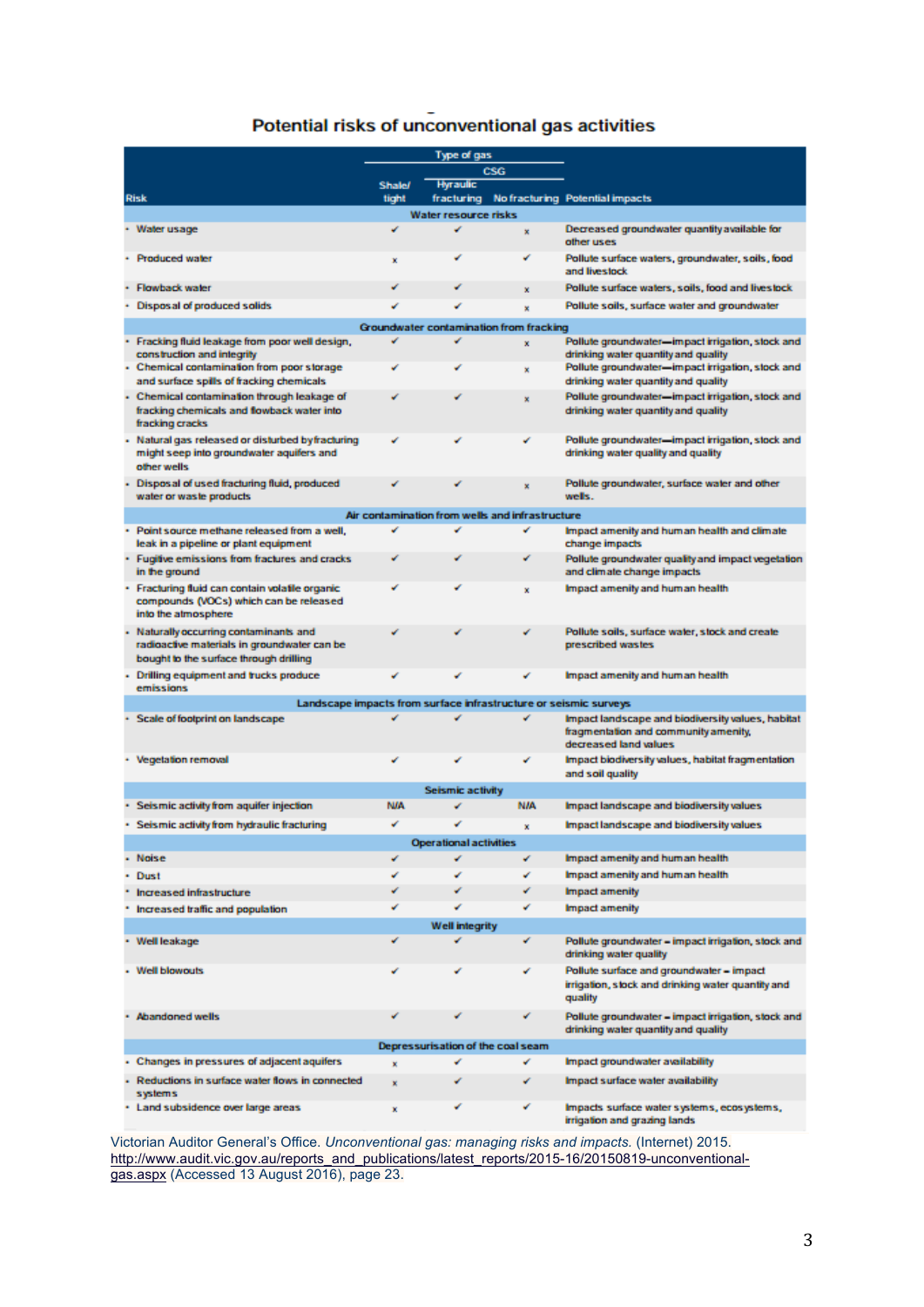#### **2. Ensure adequate and independent expertise in public health, psychological/mental health and medicine is fully accessed and respected throughout the process**

The Committee may face a number of challenges in reviewing the scientific evidence of impacts associated with the industry. It will be imperative that there is access to a variety of independent specialist knowledge in the scientific evidence review stage.

Sources of information, funding processes and incentives behind its provision must be carefully scrutinized in order to prevent personal and organizational interests. Opinions and beliefs expressed must be justified with valid evidence or logical argument.

Far too frequently, public health, psychological/mental health and medical expertise are 'missing from the table' (Goldstein et al., 2012) preventing optimum performance in :

- accessing the literature (knowing where and how to find the significant papers in theses disciplines);
- assessing the quality of the studies and likely consequences of their limitations;
- examining and understanding/communicating the findings of the studies;
- identifying gaps and uncertainties arising from the studies; and
- knowledge of related circumstances and risks that offer important and potentially relevant information to assist in interpretation and gap filling;
- reporting and advising on action on the findings.

Experts in engineering, safety science, environmental management and toxicology – while extremely important – should not be assumed to also have a comprehensive, in depth understanding of the impacts of disturbance of the environmental determinants of health and wellbeing on people's lives. Direct public and psychological health expertise is required.

Obviously, as the Committee would be fully aware, processes and culturally correct protocols regarding the gathering of perspectives with Aboriginal people also requires a very high level of accepted expertise and must be developed with Aboriginal leadership and a diversity of Aboriginal representatives. Given the high impact of the industry on Aboriginal people and communities, a valid consultation process will be paramount.

### **3. Ensure that up to date scientific literature is comprehensively accessed.**

Research-based understanding and expert environmental health commentary on the health risks and impacts of unconventional gas mining continues to grow rapidly. Uncertainties in under-researched areas of concern with significant and potentially far-reaching impacts need to be taken very seriously. A lack of evidence should not be taken to mean a lack of importance to human health.

As stated in Haswell (2017; Executive Summary), "Providing a comprehensive, up-to-date and accurate answer to this question requires continuous attention to rapidly emerging evidence reported in the peer-reviewed literature. The number of papers on the topic of unconventional gas has risen rapidly from very few in 2012 to over 900 today as the pace and breadth of research has expanded dramatically across the United States. While gaps remain, most of the evidence from these studies has heightened, rather than reduced, concerns about potential negative impacts of unconventional gas mining on health and wellbeing".

It should be noted that shale gas mining has received a lot more attention in the health research literature because it is the dominant type of unconventional gas mining conducted in the United States. Gold and McGinty (2013) estimated that 15.3 million Americans live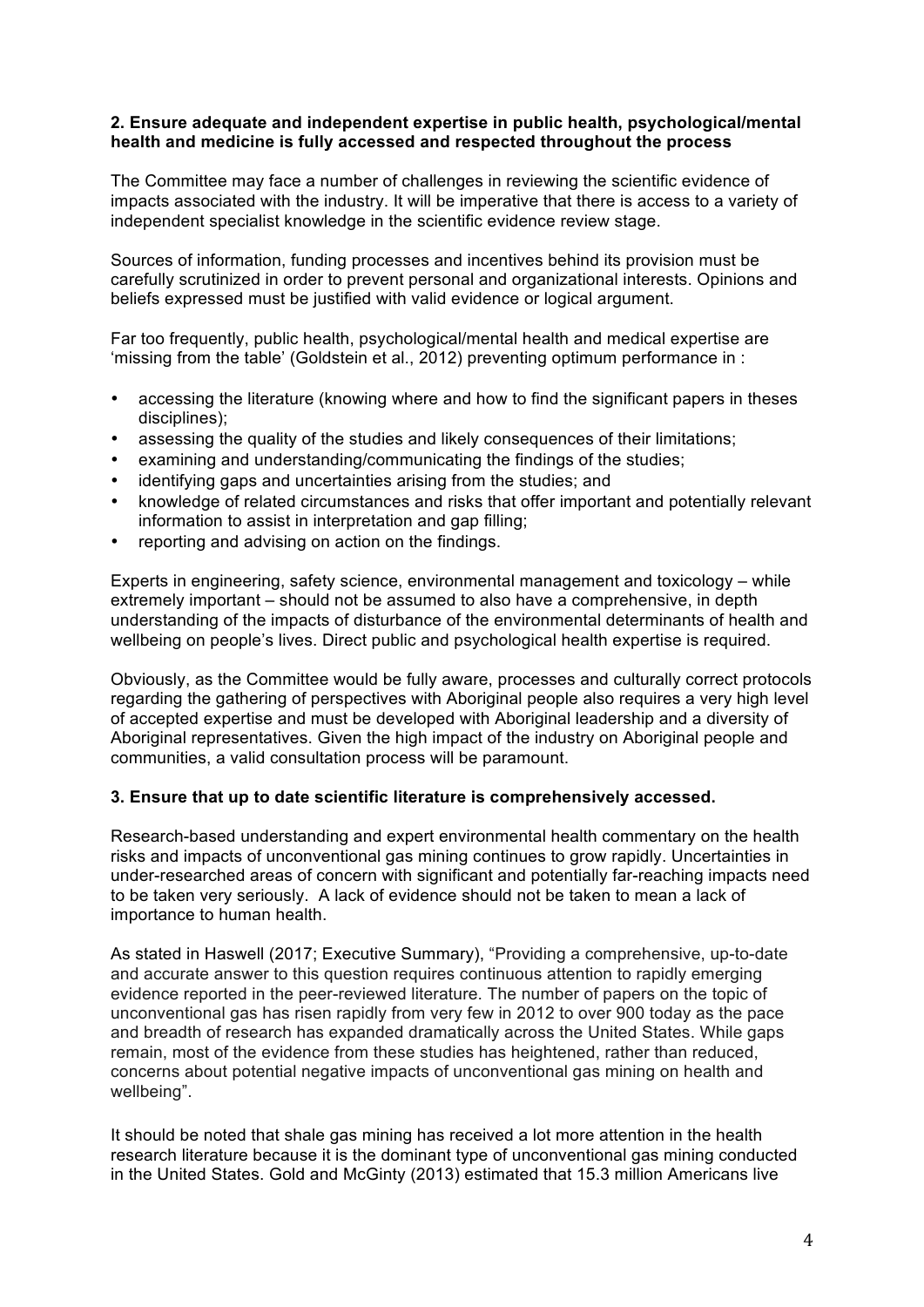within a 1.6 km of one or more gas or oil wells that had been hydraulically fractured within a decade. Thus the direct significance of most research to date is clearer for shale gas mining than for coal seam gas mining.

Of particular importance in the unconventional gas mining and health literature is a comprehensive systematic review of 156 peer-reviewed publications published in December 2016 (Saunders et al., 2016). This milestone paper examines "the evidence of human exposures to harmful air and water pollutants, health impacts, seismic activity and climate impacts of unconventional gas mining. This review found multiple potential hazards to human health associated with mining and substantial gaps in understanding that prevented confirmation of the safety of the industry, and recommended no new developments in the United Kingdom until research demonstrated its safety".

Despite this large increase in publications, significant uncertainties remain and major questions remain unanswered. Some examples of insufficiently examined, but important, risks are exposure to chemicals in air and wastewater, including endocrine-disrupting chemicals, and mental health risks from psychosocial stress due to exposure to noise and loss of place and community cohesion (Haswell, 2017).

#### **4. Clarify the topic area of 'Public health', in order to prevent under-recognition of the direct link between the health of the public and environmental impacts, for example on air, water, land, psychosocial health of communities, and economic inequality.**

As public health impacts are used as a separate key theme, for clarity, it could be helpful to define this theme as the manner in which we predict, measure, evaluate and respond to changes in the health status of people and populations as a result of the industry. Losses of health, physical beauty, quiet and amenities impact negatively on quality of life, and raise needs for increased health services or increased burden on existing under-resourced health services, especially in remote areas. This appears especially important for meeting the needs of the community in coping with the psychosocial losses and mental health impacts of the industry (Hossain et al., 2013; Walton et al., 2014; Morgan et al., 2016).

I urge the Committee to give special consideration to immediate and long-term risks to children and young people, who have rarely been actively engaged or respected to the level commensurate with the degree to which their lives will be impacted by decisions made.

The Committee could help by providing further details regarding estimates of full numbers of wells and infrastructure (roads, compressor and processing stations, pipelines) that would be required for full development of the fields, according to a rough timeline. This can be assisting with photographs of similar areas in the United States, showing changes associated with fully mature gas fields. Appropriate predictions are needed, rather than 'see how we go'; in terms of likely water usage, placement and numbers of wells, and disruption of local living.

### **5. Place Climate Impacts as a key issue in its own right**

I urge the Committee to consider the evidence and resulting impacts of greenhouse gas emissions from unconventional gas mining as a separate issue from air pollution for three reasons, ie. 1) climate change is an issue of overwhelming health, social and economic concern it demands specific focus, 2) greenhouse gases (methane and  $CO<sub>2</sub>$ ) impact on health very differently from other air pollutants, i.e. globally rather than locally; and indirectly rather than directly, and 3) because the cumulative impacts of greenhouse gas emissions on health and wellbeing will sustain for decades to hundreds of years; much longer than locally acting air pollutants. It is thus urgent that detailed consideration be given to the contribution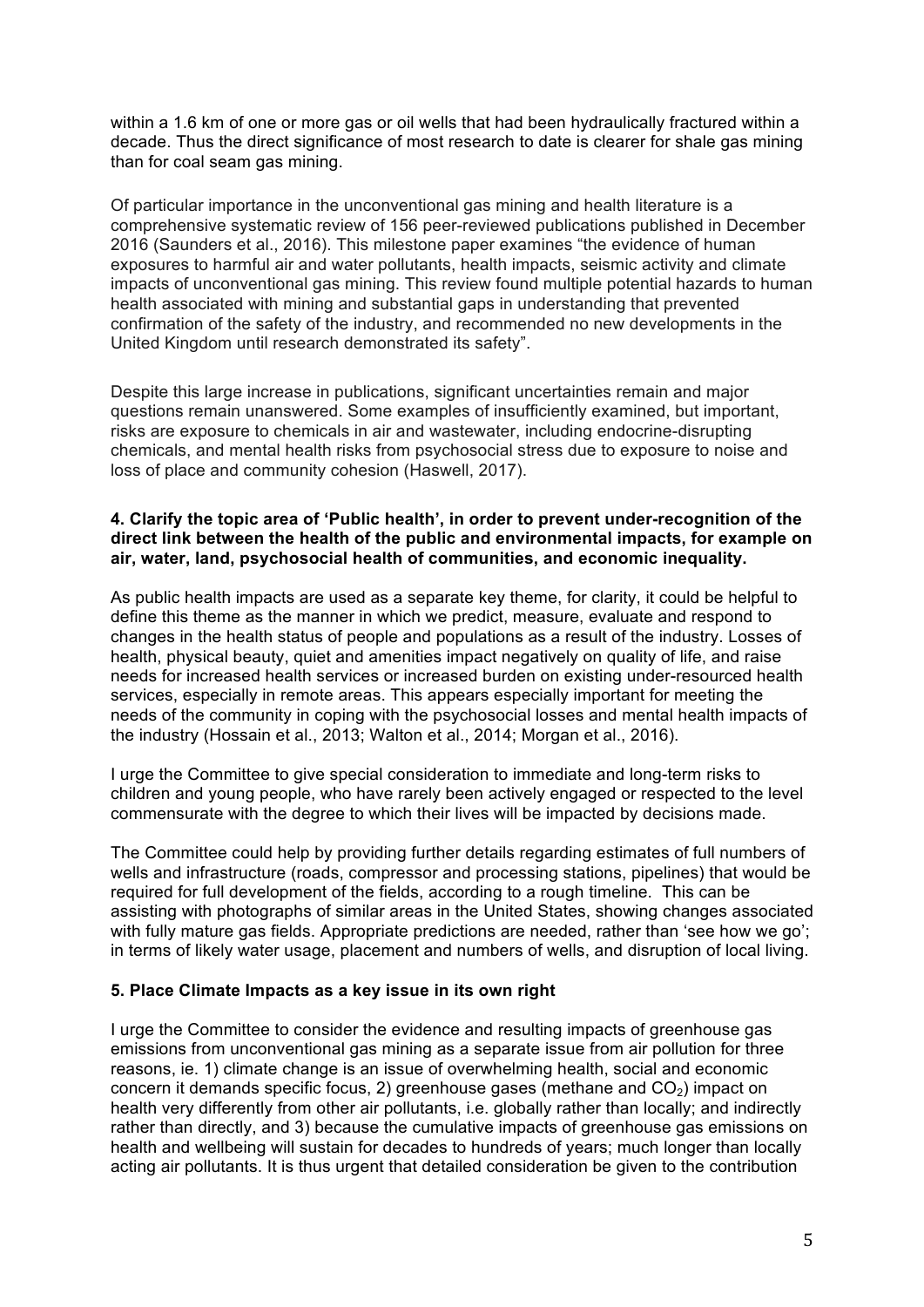of unconventional gas mining in the NT to climate change, especially as temperature rises are expected to be particularly severe for the NT.

This submission now provides some evidence-based summaries of information associated with six of the nine areas of risk identified in the NT Issues paper. Due to time limitations, some areas are less detailed than others.

### **Part 2. Brief review of evidence in some of the nine areas of risk**

### **1. Water**

Health studies have emphasized the health risks posed by potential exposure to chemicals capable of causing significant health impacts that may be released during unconventional gas operations via water and air. While significant concern has been raised about the large number and potential toxicity of the chemicals used in hydraulic fracturing and drilling muds, many researchers emphasise that the highly saline flowback waters containing naturally occurring chemicals are of substantially greater concern from an environmental and public health aspect (Colborn et al., 2011; Elliot et al., 2017; Vidic et al., 2013). The combination of chemicals and their resulting byproducts can accumulate and persistent indefinitely in the environment or be taken up by plants and animals and may enter the food chain.

Excerpts taken directly from Haswell (2017) on water risks associated with unconventional gas mining (shale gas) follows:

"Volatile organic compounds, including BTEX (Benzene, Toluene, Ethylene and Xylene), that occur naturally in the shale, and evaporate from the flowback wastewater after fracking and from flaring excess gas may pose health risks. Polyaromatic hydrocarbons (PAHs), heavy metals, naturally-occurring radioactive materials (NORMs) and a wide array of known and unknown chemicals used in drilling and hydraulic fracturing fluid, have the potential to damage the health of people who are exposed. Workers and community residents may become exposed through contact with water that has been contaminated through the handling of the large quantities of chemicals and wastewater involved (Esswein et al., 2014).

A study by Elliott et al. (2017) examined the carcinogenicity data on a total of 1177 chemicals in fracking fluids and wastewater (US EPA) and 143 chemicals identified in scientific papers reporting air pollutants that were published before 2016. The researchers found that over 80% of these chemicals were not evaluated for carcinogenicity. Among the 119 chemicals that were evaluated, 49 water and 20 air pollutants were possible, probable or known carcinogens and 20 were associated with leukemia/lymphoma, including benzene, 1,3 butadiene, cadmium, diesel exhaust and PAHs.

A second study by Elliott et al. (2017b) examined the reproductive and developmental toxicity of 1021 chemicals identified in fracturing fluid, wastewater or both. The researchers found that toxicity information was lacking for 781 (76%). Among the 240 that had been evaluated, 103 were known to have the potential for reproductive toxicity and 95 for developmental toxicity.

The comprehensive systematic literature review by Saunders et al. (2016) highlighted a major gap in our understanding of the interactions between the many chemicals in wastewater produced after hydraulic fracturing. Interactions are not considered in any risk assessments because there is still little to no understanding of this complex area.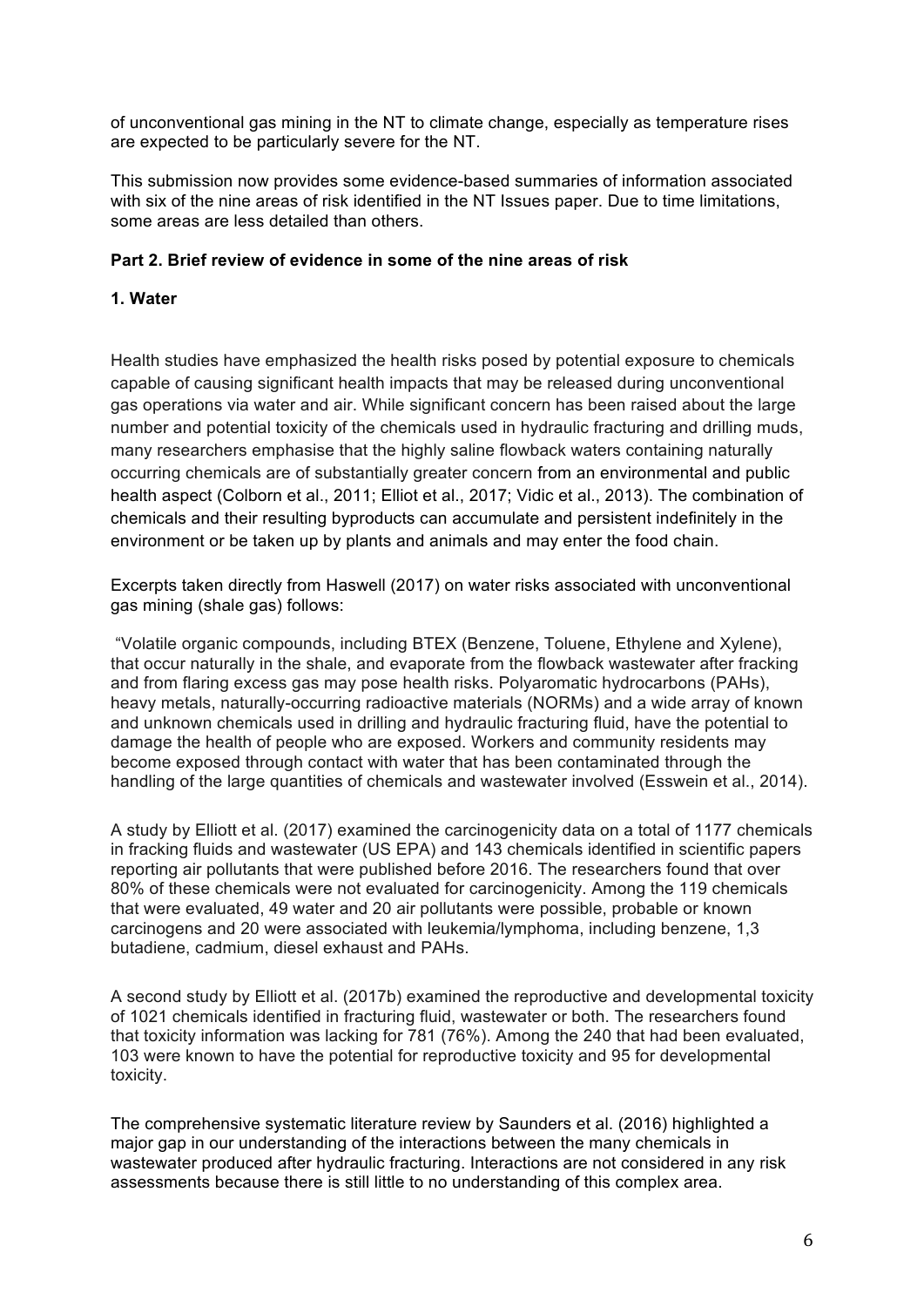Evidence of endocrine-disrupting activity in surface and groundwater in areas with unconventional gas mining raises concerns. These chemicals can interfere with endocrine function at very low concentrations without any signs or symptoms.

Balise et al. (2016) published a systematic review of 45 peer-reviewed publications examining the association between conventional gas extraction processes and the presence and potential impacts of endocrine-disrupting activity. The review concluded that there is moderate evidence for an increased risk of preterm birth, miscarriage, birth defects, decreased semen quality, and prostate cancer that could result from disruption of the estrogen, androgen, and progesterone receptors by chemicals associated with oil and gas production. The authors postulated that unconventional gas mining was likely to pose more risks to reproductive health than conventional gas operations given the many endocrinedisrupting chemicals involved in the hydraulic fracturing process.

Water security could be affected by the large amounts of water used in each hydraulic fracturing event (many times per well, many wells), contamination of aquifers rendering them unusable for human consumption, and in some places damage to the ecosystem that may reduce the quality of drinking water sources. These concerns would be particularly acute during times of water scarcity and could cause competition with agriculture uses.

A news release on the seminal US EPA report<sup>1</sup>, "*Hydraulic Fracturing for Oil and Gas: Impacts from the Hydraulic Fracturing Water Cycle on Drinking Water Resources*", released in December 2016, follows:

*EPA identified cases of impacts on drinking water at each stage in the hydraulic fracturing water cycle. Impacts cited in the report generally occurred near hydraulically fractured oil and gas production wells and ranged in severity, from temporary changes in water quality, to contamination that made private drinking water wells unusable.*

*As part of the report, EPA identified certain conditions under which impacts from hydraulic fracturing activities can be more frequent or severe, including:*

- *Water withdrawals for hydraulic fracturing in times or areas of low water availability, particularly in areas with limited or declining groundwater resources;*
- *Spills during the management of hydraulic fracturing fluids and chemicals or produced water that result in large volumes or high concentrations of chemicals reaching groundwater resources;*
- *Injection of hydraulic fracturing fluids into wells with inadequate mechanical integrity, allowing gases or liquids to move to groundwater resources;*
- *Injection of hydraulic fracturing fluids directly into groundwater resources;*
- *Discharge of inadequately treated hydraulic fracturing wastewater to surface water resources; and*
- *Disposal or storage of hydraulic fracturing wastewater in unlined pits, resulting in contamination of groundwater resources.*

 <sup>1</sup> https://www.epa.gov/hfstudy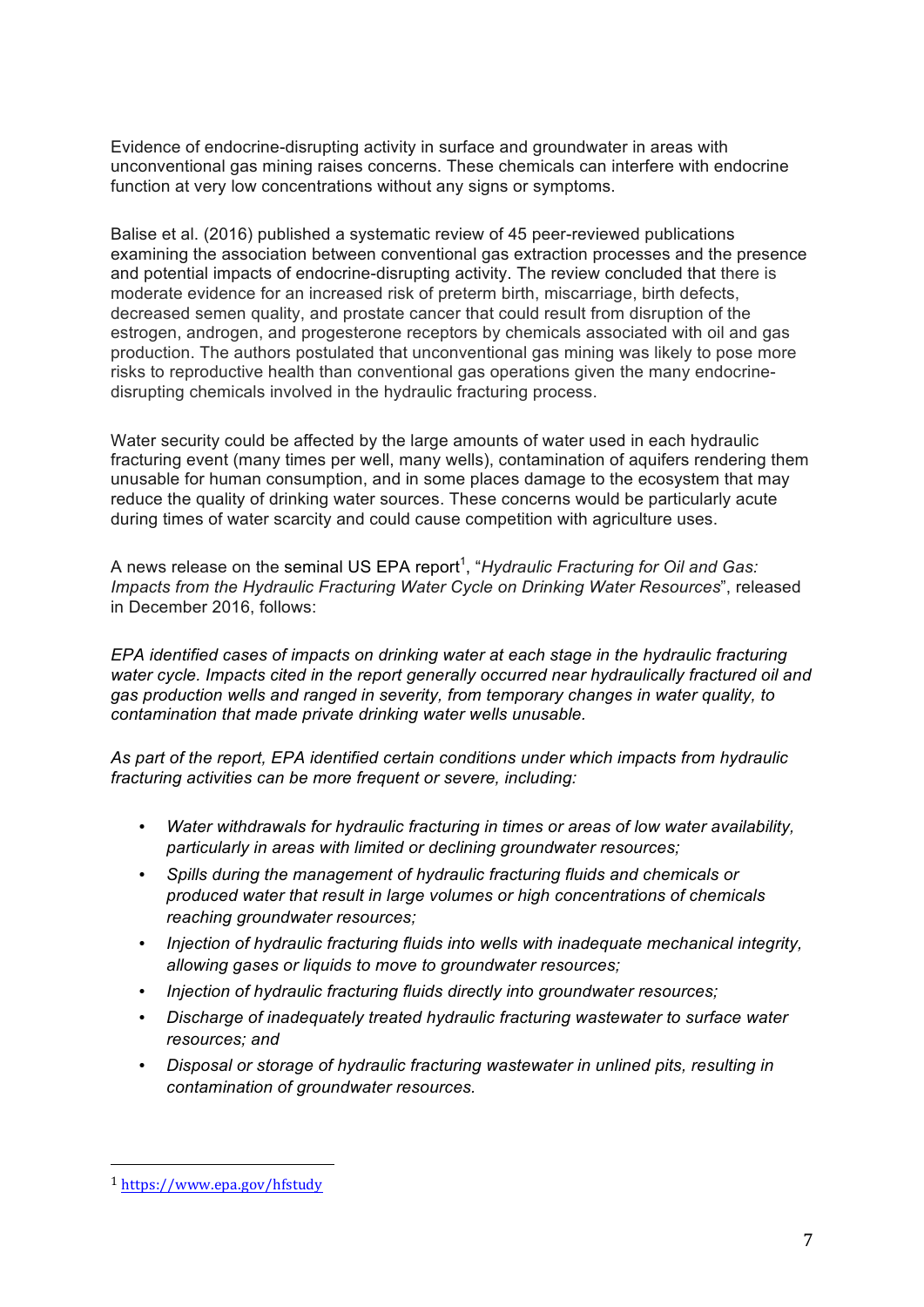*The report provides valuable information about potential vulnerabilities to drinking water resources, but was not designed to be a list of documented impacts.*

*Data gaps and uncertainties limited EPA's ability to fully assess the potential impacts on drinking water resources both locally and nationally. Generally, comprehensive information on the location of activities in the hydraulic fracturing water cycle is lacking, either because it is not collected, not publicly available, or prohibitively difficult to aggregate. In places where we know activities in the hydraulic fracturing water cycle have occurred, data that could be used to characterize hydraulic fracturing-related chemicals in the environment before, during, and after hydraulic fracturing were scarce.*

[Author's note: A most important point in this extract is this final sentence:] *Because of these data gaps and uncertainties, as well as others described in the assessment, it was not possible to fully characterize the severity of impacts, nor was it possible to calculate or estimate the national frequency of impacts on drinking water resources from activities in the hydraulic fracturing water cycle."*

This conclusion makes it clear that, despite some 300,000 unconventional gas wells being drilled, hydraulically fractured and operating in the United States, the safety of the operation to drinking water resources is not demonstrated.

#### *Further unknowns and uncertainties regarding water*

At times, various 'solutions' to problems can actually cause further problems and may not be subject to research before implementation. For example, the siting of multiple wellheads on the same pad, and drilling multi-directionally may both reduce surface footprint. However, the wellheads may not be placed in optimal positions for the location of the 'sweet spots' of gas in each direction. This may mean longer distance drilling, and larger water requirements and greater pressures for hydraulic fracturing.

Furthermore, the reuse of flowback water after fracking for additional fracking (recycling) may result in increasingly high concentrations of hazardous chemicals, elevating risks in handling and ultimate disposal. According to Webb et al. (2014), recycling wastewater is not often used because of the increased concentrations of hazardous chemicals. An analysis by Parker et al. (2014) revealed multiple challenges in the treatment and management of fracking-affected water, which is also very expensive.

Any such proposed 'adaptive management' changes should be accepted only after extensive consideration of the potential complications and risks they may pose. Additionally, contamination risks to water in agricultural areas should also be seen as potential food safety concerns, as livestock and produce may be affected. Very little research has been done to investigate this possible concern".

### **2. Land**

#### Excerpt from Haswell and Bethmont (2016):

"While the link between food safety and security and unconventional gas has received less research interest, it is a critical concern for farmers for whom livestock health and water rights are paramount, especially with increased droughts predicted in Australia and globally (Collins et al., 2014; Plattner et al., 2014). These concerns were highlighted in exceptionally drought-stricken California in 2015 where some farmers irrigated crops with unconventional oil wastewater (Freyman, 2015). The long-term safety of treated water in farming remains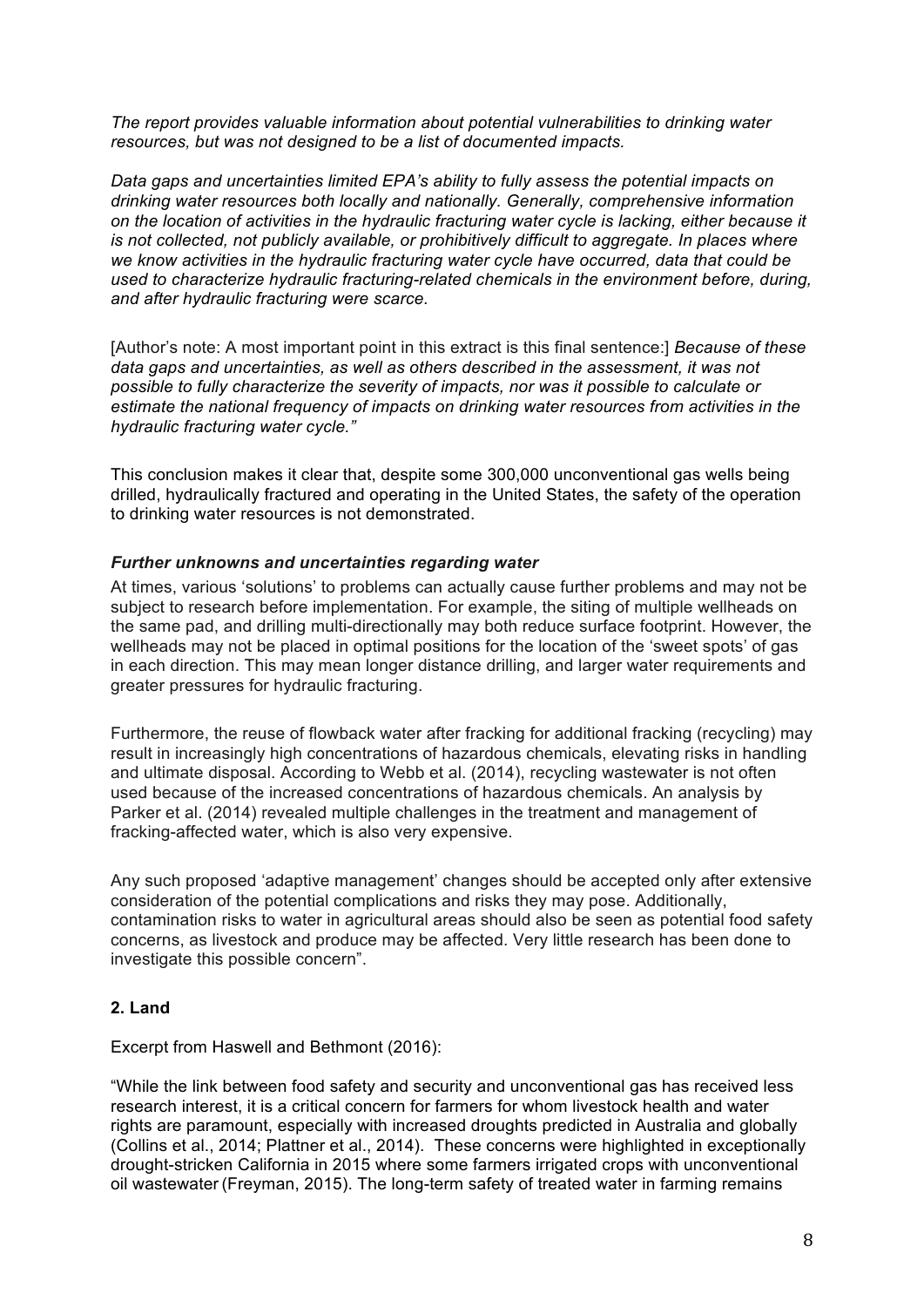uncertain, as toxins may transfer into food chains (Bamberger and Oswald, 2015) and increased soil salinity may reduce productivity (Davies, Gore and Khan, 2016). Negotiations between water and energy sectors face conflicting views and complexity, increasing with climate change and population growth (Hussey et al., 2013). Prospects for successful coexistence between farming and UCG are further challenged by roads and mining infrastructure on agricultural land, pollution risks, livestock disturbance and economic uncertainties surrounding UCG (Freyman, 2014; Bamberger and Oswald, 2015; Davies et al., 2015; Hussey et al., 2013; Chen and Randall, 2013)".

### **4a. Air Emissions/ Greenhouse Gases promoting global warming**

Unfortunately, early claims that the use of unconventional gas for energy will have positive impacts on greenhouse gas emissions in comparison to coal are no longer justified. The idea that gas makes a good 'bridging fuel' to assist the transition from coal to renewable energy sources is not validated. It is now clear that the impacts of gas emissions have been significantly underestimated for a number of reasons, including:

- Compared to what was initially expected, higher proportions of the extracted gas escapes as fugitive emissions (Howarth, 2014). This occurs for reasons of wellcasing failures, or leaky pipes and infrastructure or, possibly, fracking-induced channels for gas flow from underground to surface.
- The recognition that methane's long-term impact on warming is 86 times more potent than carbon dioxide over 20 years (Voiland, 2016; NASA, 2014; IPCC 2013).
- The enormous impact of accidents involving well blowouts and leakage from methane storage sites, as exemplified by the 2016 Aliso Canyon disaster, but potentially occurring at many similar sites in future (Conley et al., 2016).
- Modelling has indicated that abundant supply of natural gas in the United States has competed against, rather than bridged to, renewable energies and delayed the urgently required transition to a decarbonized energy system required for limiting global warming (McJeon et al.,2014; Staddon and Depledge 2015).

## **4b. Air Emissions/ Pollutants with direct health impacts**

### **Potential Exposure pathways**

Air and water pollution are leading health concerns associated with unconventional gas extraction, due to the complex array of toxins emitted at each step and many potential mechanisms of human exposure. While initially the focus of most public health concern was on risks to water, the US experience to date has indicated that health risks associated with air pollution are at least as serious to the health of people living nearby as the risks mediated through water contamination (Finkel & Hays, 2013; Brown et al., 2014).

Adgate, Goldstein & McKenzie (2014) argued that a full analysis of potential public health hazards due to exposure to chemicals must include all steps of the extraction process, including site preparation and construction, materials transport, drilling, flowback and produced water collection and handling, hydraulic fracturing, gas production, storage and transport and decommissioning and monitoring of spent wells.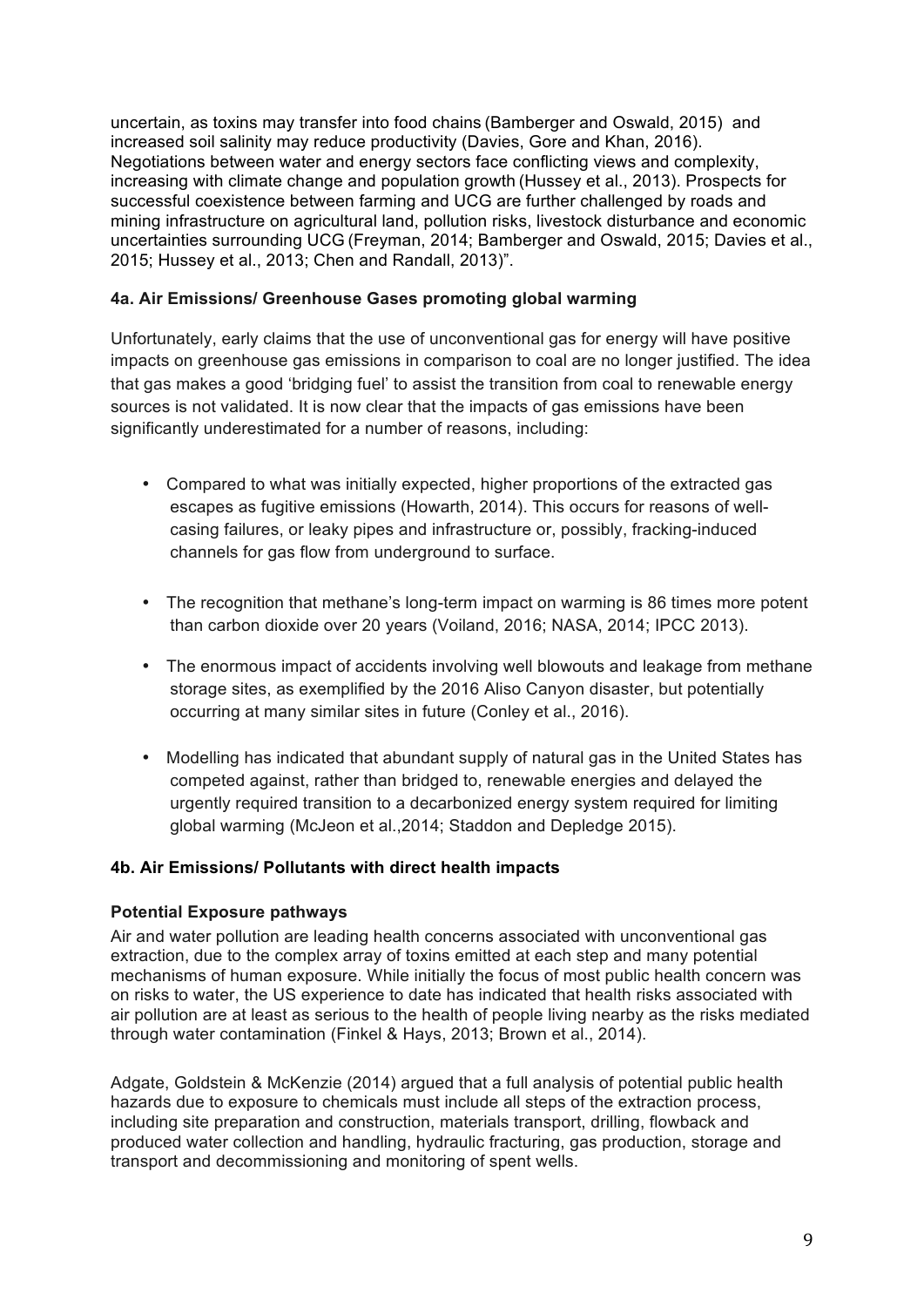People may be exposed to air-borne pollutants directly, e.g. through diesel exhaust from the extensive truck movements, drilling, compressors and other machinery used in the process and from gases from the coal seam or shale deposits released during well completion and other phases (Petron et al., 2012; Adgate et al., 2014; Field, Soltis & Murphy 2014). Some of these gases mix and react in the atmosphere to form secondary pollutants, such as ground level ozone. Other exposure pathways involving inhalation of potentially harmful substances occur through the movement of volatile compounds from contaminated water into the air, and some toxins may return to contaminate soil and water bodies through subsequent rainfall, falling on waterways and livestock pastures.

### **Chemicals of health concern**

A recent paper in Reviews of Environmental Health (Webb et al., 2014) details toxins associated with unconventional oil and gas operations of greatest concern – many of which can affect unborn and developing children at low doses. The authors state:

*"Unconventional oil and gas (UOG) operations have the potential to increase air and water pollution in communities located near UOG operations. Every stage of UOG operation from well construction to extraction, operations, transportation, and distribution can lead to air and water contamination. Hundreds of chemicals are associated with the process of unconventional oil and natural gas production… Many of the air and water pollutants found near UOG operation sites are recognized as being developmental and reproductive toxicants; therefore there is a compelling need to increase our knowledge of the potential health consequences for adults, infants, and children from these chemicals through rapid and thorough health research investigation."* (Webb et al., 2014, p 307)

The combination of chemicals in the produced fluid that become volatile varies according to the fracking fluid additives used and those naturally occurring in the coal seam or shale. Details of chemicals present in these fluids may not be known or are difficult to access from companies. Many have not been assessed for toxicity to humans or the environment (Colborn et al., 2011; McCarron & King 2014).

Toxins of greatest concern linked to gas extraction include volatile organic compounds (like benzene), poly-aromatic hydrocarbons, heavy metals and radioactive materials. These can affect the respiratory, endocrine, nervous and cardiovascular systems and some, notably benzene, can cause cancer (Colborn et al., 2011; ATSDR 2013). Diesel engines emit particulate matter, nitrogen oxides and volatile organic compounds and was recently classified as a Group 1 carcinogen by the International Agency for Research on Cancer (IARC 2014). Some materials have known toxicity, for example, silica, handled in very large quantities in the drilling and hydraulic fracturing processes, has the potential to pose serious risks to the respiratory health of exposed workers, causing silicosis decades later. There is also evidence of potent endocrine disrupting chemicals associated with the industry (Lloyd-Smith & Senjen 2013). Finally ground level ozone, that forms from mixtures of pollutants emitted during unconventional gas mining is also of significant concern and can travel large distances, acting at a regional level.

### **Risk assessments and health studies**

An evaluation of potential impact associated with shale gas operations in the Barnett Shale region of the United States by Bunch et al. (2014) used routine measurements of a range of volatile organic compounds based on over 7500 assessments. These authors concluded that there was no evidence that any assessment compounds posed significant human health risks.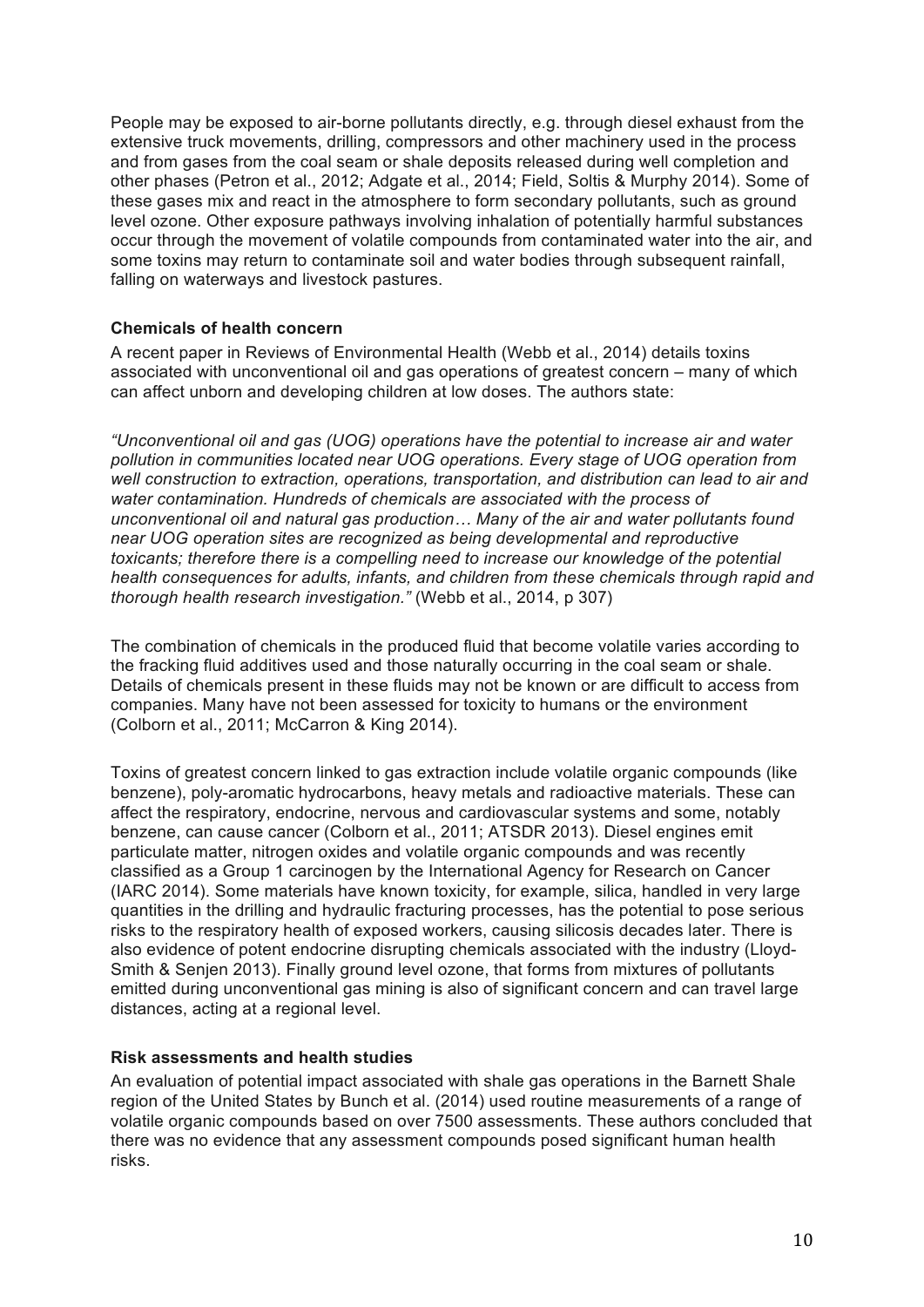In contrast, health risk assessments of toxic air emissions conducted by McKenzie et al. (2012) suggested that people living within 0.8km of shale gas wells experience significantly increased risk of sub-acute non-cancer hazards (Hazard index [HI]=5), particularly those with neurological (HI=4), haematological (HI=3) and respiratory (HI=2) health impacts. This study also suggested a higher cancer risk to those living closest to the wells.

The latter risk assessment adds weight to frequent anecdotal reports and findings of a recent community study that found significantly higher prevalences of self-reported respiratory (39% vs 18%) and skin (19% vs 3%) conditions among people living within 1 km compared to those living more than 2 km from shale gas wells in Pennsylvania (Rabinowitz et al., 2015). People living near unconventional gas wells throughout the world, including near CSG gas wells in Tara, Queensland have anecdotally reported similar distressing symptoms, as well as headaches, nosebleeds and numbness and tingling sensations (McCarron 2013; McCarron & King 2014).

While no spatial health studies have been done in Australia, there have been two limited single timepoint studies. One by Queensland Health (2013) elicited low community participation and few reports of physical symptoms one-day clinic offered by a GP (former employee of the CSG company) and did not identify likely links between existing air emission data and symptoms reported at the clinic. In contrast, many community members reported a range of signs and symptoms potentially related to CSG activities in a house-to-house survey conducted by local GP, Dr Geralyn McCarron (2013). While their suggested results on the prevalence of physical symptoms were conflicting, both studies would be in agreement with Queensland Health's statement that:

*"the available data were insufficient to properly characterise any cumulative impacts on air quality in the region, particularly given the anticipated growth of the industry. It is necessary to assess those impacts according to health-based standards which are relevant to long-term exposure"* (Queensland Health 2013, p18).

A further step examining air quality and symptoms was taken in a study conducted by Macey et al (2014) in four US states where substantial oil and gas production activities had occurred. This involved community members receiving training and utilizing a grab air sampling procedure when individuals felt normal, and at times when they felt sick or sensed pollution from the nearby gas operations through taste or smell. This novel method enabled the community to enable the identification of numerous excursions above federal guidelines that were particularly frequent for air-borne toxins, notably formaldehyde, 1,3-butadiene, hydrogen sulfide, mixed xylenes and n-hexane, above health-based risk levels.

Importantly these measured exceedances had not been detected and/or reporting in routine air monitoring, raising questions about the sensitivity of existing data in ensuring protection of health. Indeed, atmospheric research in a variety of circumstances has revealed significant underestimations in emissions of methane and other hydrocarbons based on ground level measurements and modeled predictions (Petron et al., 2012; Brown et al., 2014, NASA, 2014).

Workers, and possibly people living very close to hydraulic fracturing operations, may also be exposed to unsafe levels of fine silica due to the large volumes of sand used, increasing the risk of silicosis (Esswein et al., 2014).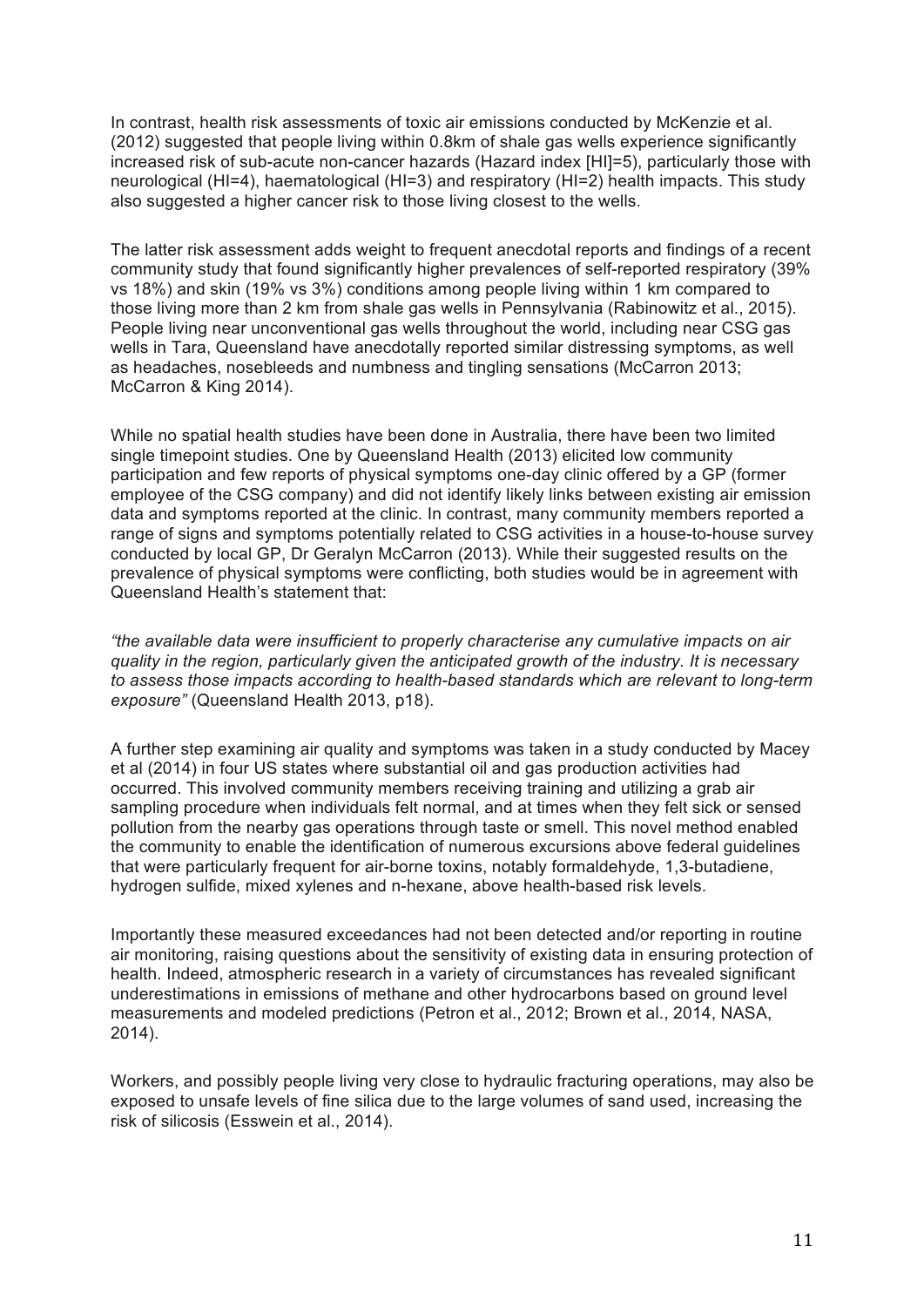### **4. Public health**

In this situation regarding assessing an industry as complex as unconventional gas mining that brings a wide array of potential and serious health risks as a result of environmental change or damage, public health should be understood in terms of all of the above themes (air, water, land and psychosocial risks). Public health studies on unconventional gas mining are gaining in maturity and rigour, and each year brings new understandings. These studies have an approach on how we measure the risks, assess the impacts and respond to the knowledge from studies of human health.

## **Brief review of studies measuring health Impacts**

Studies attempting to measure health impacts of the industry remain relatively few but are increasing, and are mostly limited to physical health consequences. Some are described above in relation to air pollution. Negative health outcomes that have been found to occur more often in groups of residents with greater exposure to shale gas mining, compared with groups with lower exposure, include:

- Developmental problems during pregnancy and infancy lower birth weight, small for gestational age, higher frequency of serious birth complications, specific birth defects (Casey et al., 2016; McKenzie et al., 2014; Stacy et al., 2015).
- Hospitalisations for cardiovascular and neurological disorders and for those with existing asthma conditions (emergency department visits and inpatient stays) (Rasmussen et al., 2016; Jemielita et al., 2015).
- Symptoms migraine headaches, chronic nasal and sinus irritation, fatigue, nausea, skin rashes, eye irritation, nosebleeds, and asthma worsening requiring medication changes (McCarron, 2013; Rabinowicz et al.,2015, Rasmussen et al., 2016) .

## **Risks for children**

Since 2013, there has been an increasing focus on the likely vulnerability of developing fetuses and children to environmental hazards as compared to adults. The complex developmental processes that occur during gestation are exquisitely sensitive to chemicals and signals in the uterine environment. There is a growing understanding of the negative impacts of various exposures to the mother during pregnancy on birth outcomes, for example air pollution (PM2.5) and tobacco smoking on birth weight and preterm births, as well as alcohol and other drugs on brain development. Many of the chemicals involved in unconventional gas mining have reproductive and developmental toxicity.

A regional study involving 124,832 infants in Colorado that reported positive links between the incidence of congenital heart disease, and possibly neurotubular defects, and increasing numbers of shale gas wells within 10 miles (16kms) of residence in the infant's birth year (McKenzie et al., 2014). Low birth weight, in contrast, was negatively correlated with numbers of wells. Insufficient time has elapsed from commencement of potential exposures through unconventional gas activities and longer-term health impacts, such as cancer and chronic disease, even in the United States.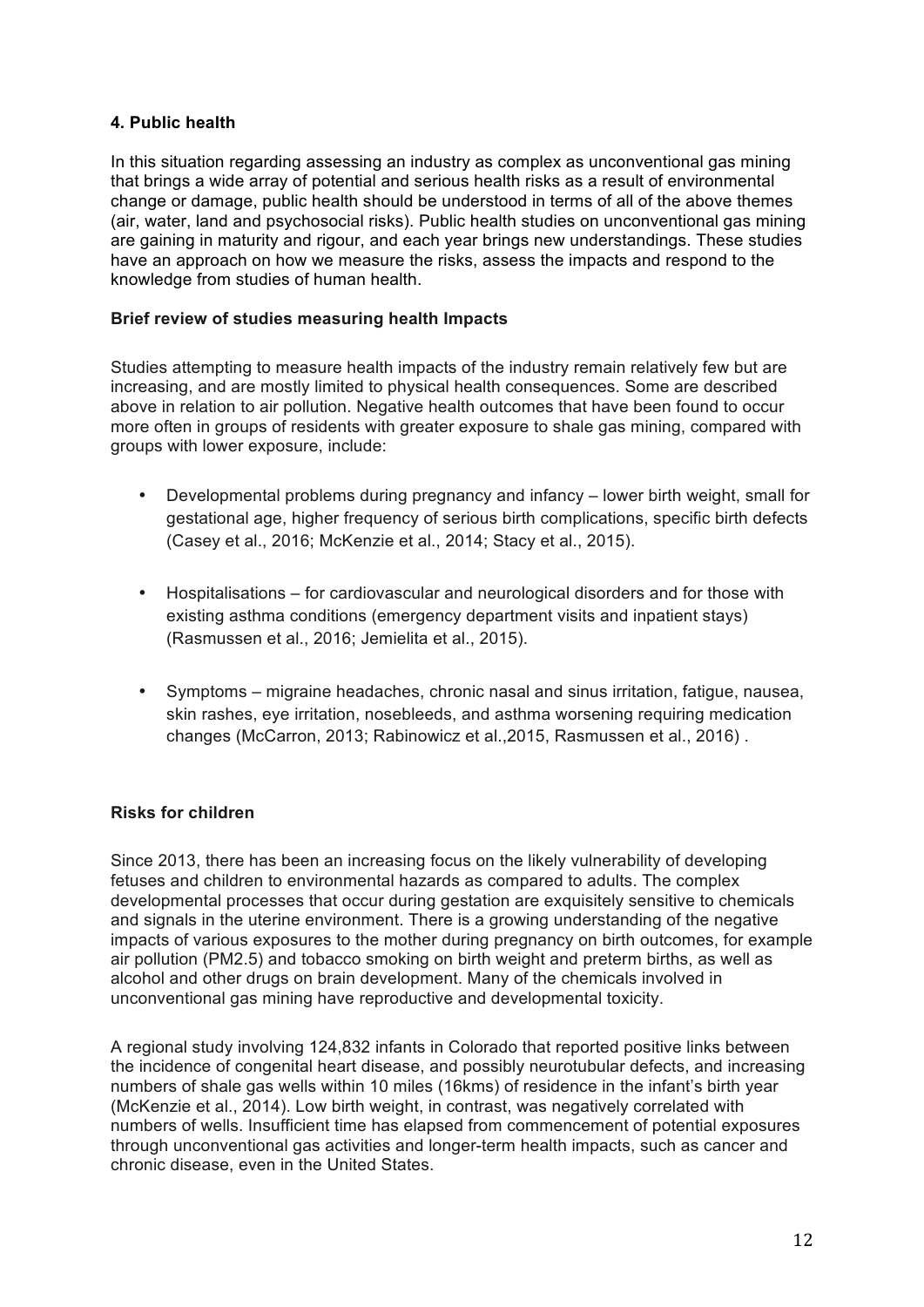Infants and children continue to face higher risks from toxic exposures due to their higher metabolic and respiration rates, their smaller body size and smaller and immature organs, including the liver, lungs and kidneys that deal with or store many toxins that enter the body. Children also experience greater exposure to toxins in the environment through outdoor play activities, compared to adults.

It is also very important to recognise that infant and child well-being is highly sensitive to psychosocial and community stressors, including noise, negative emotions expressed by others and witnessing aggression and conflict.

Despite this, only a small body of literature specifically examines potentially harmful exposures to air- and water-borne pollutants associated with unconventional gas mining for children despite revealing significant concerns (Webb et al., 2014; 2016; Elliott et al., 2017a, 2017b).

#### **Understanding uncertainty in causative association – what adds strength to health impact studies**

"Being ecological studies, the epidemiological evidence that is growing regarding the safety and risks posed by this industry will remain relatively weak in supporting a cause and effect relationship (Werner et al., 2015). However, the methodological difficulties are substantial, given the irregular nature of emission frequencies, the large number of pollutants potentially involved, the significant exposure to and impact of stress, the lack of reliable measurements of emissions and exposures, the lack of biomarkers of exposure, the many potential confounding factors and the non-specificity of health impacts resulting from possible exposures".

Thus while these findings are **associated** with unconventional gas activity geographically, it may be a long time before there is **proof** of either safety or risk. Research necessary to provide direct causal evidence of effects, such as randomized controlled trials, are unethical and unfeasible in this context. However, an increasing number of studies provide support for a **causative** relationship between the industry and elevations in these health concerns by demonstrating:

- Plausibility there are logical links between the health problems being experienced and the kinds of chemicals and distressing experiences associated with living near industry operations.
- Dose-dependence finding a higher frequency of problems with higher exposure (closer distance to wells, higher densities of wells, more intense gas production).
- Time relationship showing that the increases in health problems began only after commencement of industry activities in the areas.
- Association still evident after allowing for other causes for example, controlling for the potential contribution of smoking, socioeconomic status, community age profiles, legacies of other industrial activities in the area, etc.

### **Principles of public health : Precautionary Principle and unconventional gas mining**

Good health is highly cherished. Australian citizens generally believe that their state and national governments make responsible decisions that protect their health above other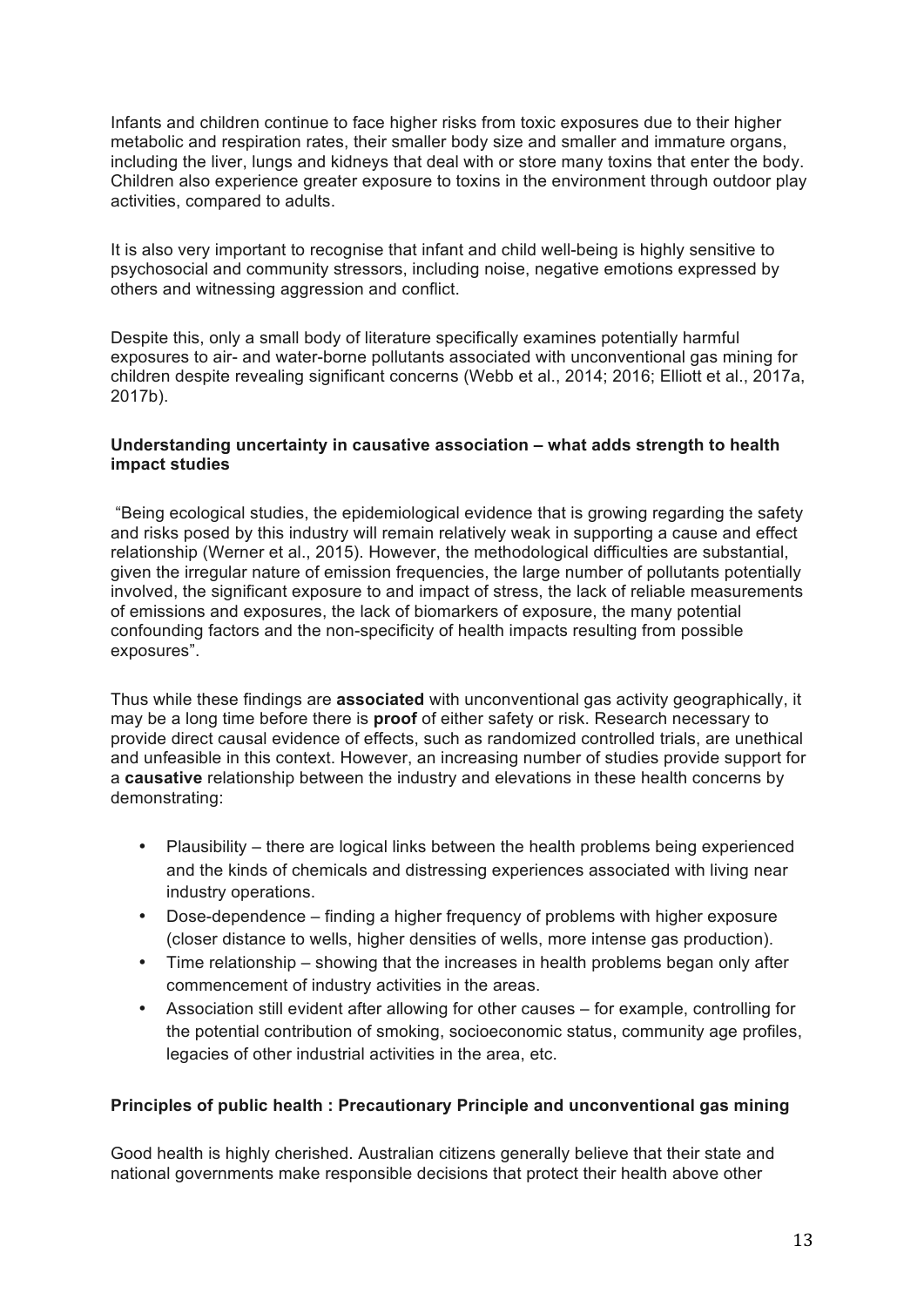considerations, even where there is uncertainty. Thus many people assume that the **precautionary principle** is being applied by government, i.e., that preventive action would be taken in the face of uncertainty; that the proponents of a proposed activity would be required to demonstrate its safety, not the community; that governments would explore a wide range of alternatives to possibly harmful actions; and that government would encourage public participation in decision making<sup>2</sup>.

Bamberger & Oswald (2012) identified the rapid unconventional gas boom as an uncontrolled worldwide health experiment due to the incomplete disclosure of chemicals, combined with non-disclosure agreements in the US and in some cases in Australia. Finkel & Hays (2013) provides interesting historical and current context to activities conducted by the unconventional gas industry in interactions with communities and the US Environmental Protection Agency, emphasizing the risks of allowing the industry to go ahead without clear knowledge of risk. The effectiveness of regulations imposed on industries with the aim of increasing public safety have also been questioned. An interesting comparison between Kovats et al. (2014) and Hill (2014) highlights differing views on the potential versus the actual ability of regulation to protect human health from contaminants associated with shale gas mining. In a paper directed at the United Kingdom policy regarding the industry, Hay et al. (2015) urged governments to make policy decisions based on evidence of risk as well as measured effectiveness of harm reduction based on actual experience - and not on theoretical solutions that have not been demonstrated.

As a result of these and other concerns and lack of clear evidence of safety of the unconventional gas industry, many public health and medical organisations (including the Public Health Association of Australia (http://www.chiefscientist.nsw.gov.au/coal-seam-gasreview/?a=30027 ), the Climate and Health Alliance (www.chiefscientist.nsw.gov.au/coalseam-gas-review/?a=29992) and the National Toxics Network (http://www.chiefscientist.nsw. gov.au/coal-seam-gas-review/?a=29853), collectively representing many doctors, public health practitioners, and allied health professionals, have expressed considerable concern about the lack of evidence of its safety to human health.

In submissions to the NSW Chief Scientist and Engineer's examination of the public health and safety of coal seam gas mining in 2013, these groups, as well as the Australian Medical Association, have publically called for application of the Precautionary Principle. This can be summarized as: *"When an activity raises threats of harm to the environment or human health, precautionary measures should be taken even if some cause and effect relationships are not fully established."* (1998 Wingspread Statement)

The Australian Medical Association stated simply, *"If in doubt, turn CSG off". https://ama.com.au/ausmed/if-doubt-turn-csg-ama* 

The British Medical Journal recently published a joint letter with similar sentiments signed by 18 leading medical scientists, stating: *"The arguments against fracking on public health and ecological grounds are overwhelming. There are clear grounds for adopting the precautionary principle and prohibiting fracking"* (BMJ 2014).

t should be noted that many public health and medical organisations are calling on governments to apply the Precautionary Principle in this situation, and refrain from allowing

 $2$  (Kriebel D, Tickner J, Epstein P, et al. The precautionary principle in environmental science. Environmental Health Perspectives. 2001;109(9):871-876).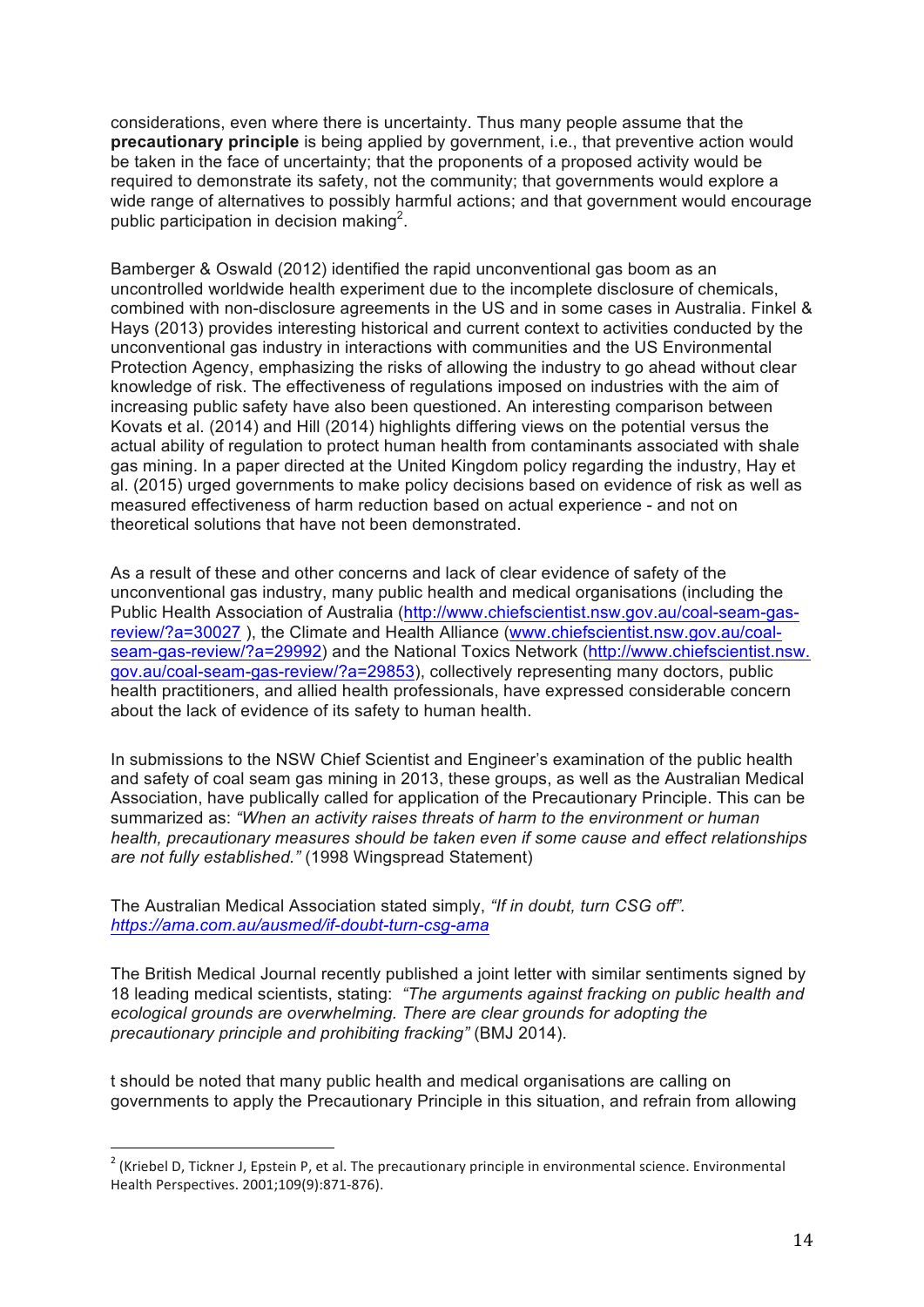unconventional gas mining to occur in Australia until there is sufficient evident demonstrating that it is safe for people and the environment. Among these organisations are:

- Doctors for the Environment Australia<sup>3</sup>
- Public Health Association of Australia<sup>4</sup>
- Australian Medical Association<sup>5</sup>
- National Toxics Network<sup>6</sup>
- Climate and Health Alliance<sup>7</sup>, which includes 28 professional health bodies, e.g. Australian Psychological Association, Australian Council for Social Services, Australian College of Nursing, Australian Research Alliance of Children and Youth.

The most extensive systematic literature review on the public health impacts of unconventional gas mining to date mentioned previously (Saunders et al., 2016) reported the following definition of the Precautionary Principle, updated from its original publication in 2001:

*The Wingspread Declaration on the Precautionary Principle counsels that 'When an activity raises threats of harm to human health or the environment, precautionary measures should be taken even if some cause and effect relationships are not established scientifically. In this context the proponent of the activity, rather than the public, should bear the burden of proof' (Science and Environmental Health Network 2016 ).*

In concluding their review of 156 peer-reviewed publications on exposure pathways [air, water], seismicity, and health, economic and social and climate change impacts associated with unconventional gas mining, the authors [Saunders et al. (2016)] state:

*As the available evidence does not enable a definitive public health judgment, a position shared by the US Centers for Disease Control (Centers for Disease Control and Prevention), we have a duty to pursue and assess that evidence while ensuring that, in the meantime, communities are not exposed to unacceptable risks. Several countries and North American states have banned, or imposed moratoria on, hydraulic fracturing including France, Bulgaria, Germany, Scotland, Wales, New York, Nova Scotia, Newfoundland, Quebec and New Brunswick (Finkel et al. 2015) … Considering the uncertainties surrounding the health, environmental, social, global warming potential and economic implications of unconventional gas within this internationally recognised framework, it would seem prudent to incentivize further research across all the domains of UNGD related impact, and delay any proposed developments until the products of this investment have been peer-reviewed and assessed.*

<sup>&</sup>lt;sup>3</sup> https://www.dea.org.au/topics/health-and-environment/unconventional-gas/

<sup>&</sup>lt;sup>4</sup> https://www.phaa.net.au/documents/item/726<br><sup>5</sup> https://ama.com.au/article/better-environmental-health-0

<sup>5</sup> http://www.ntn.org.au/wp/wp-content/uploads/2016/05/NTN-Unconventional-Gas-Report-April-2016.pdf<br>7 http://www.caha.org.au/healthy\_energy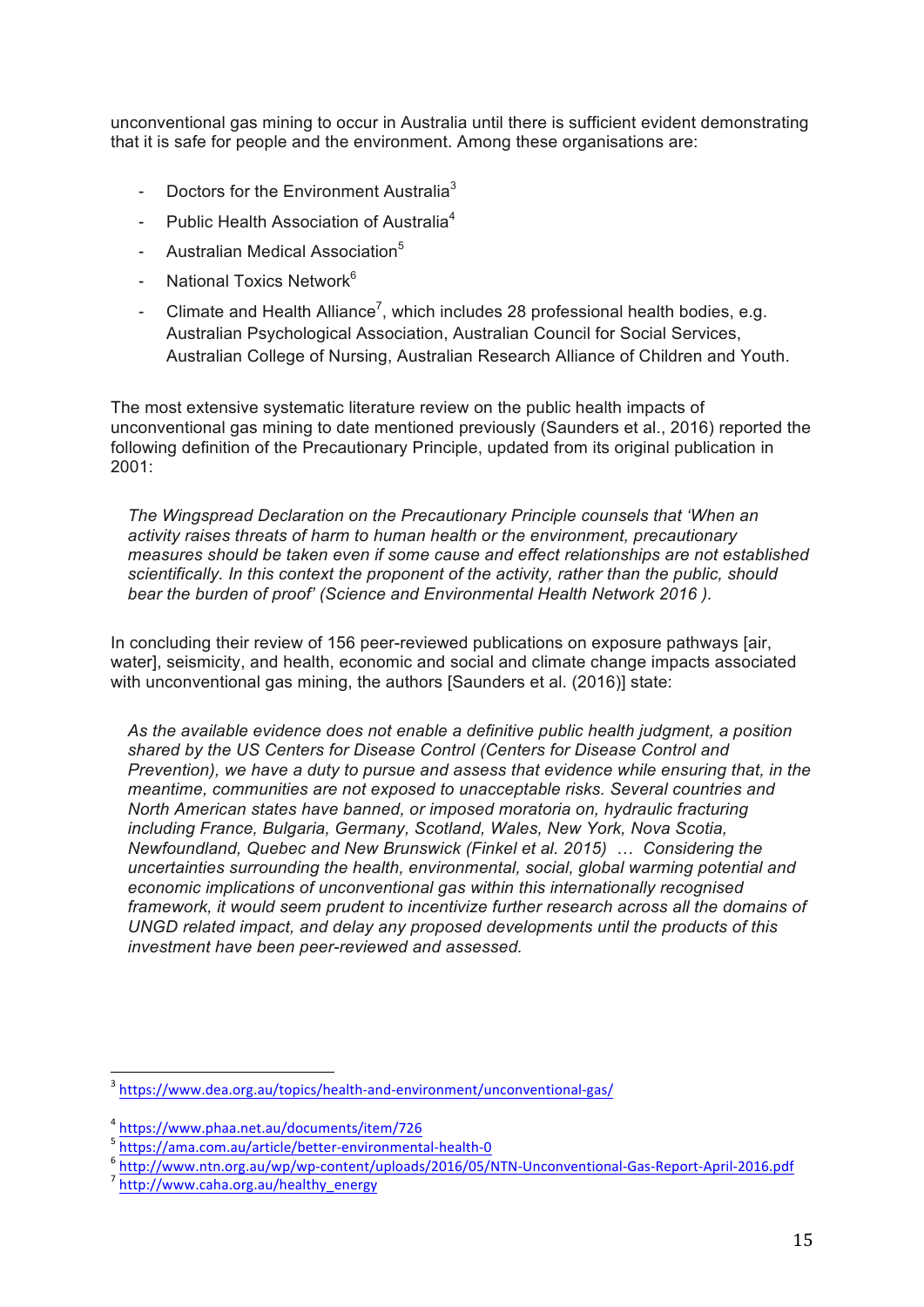### **5. Impacts on Aboriginal people and their culture**

Time has not permitted the examination of this aspect. There is a serious lack of peerreviewed publications on the views of Aboriginal people about unconventional gas mining.

### **6. Social impacts**

"There are many avenues through which the unconventional gas industry can harm mental health and individual and community wellbeing (Hossain et al., 2013; Morgan et al., 2016; NSW Parliament, 2012). The **initial** phase impacts include distress and anxiety due to disagreements that split the community into those who support the industry and those who oppose it. In the '**boom**' phase tight-knit communities can feel inundated with strangers coming in, swamping unprepared health and mental health services. Crime may also increase. Such impacts are detrimental to the social cohesion and for some, the moral character, of the community. In the **post-construction** phase, jobs decline dramatically and housing demand drops. Production ramps up with drilling and fracking, with its 24-hour lights, noise, privacy invasion, odours, tree clearing and truck movements - causing some people to feel a deep sense of loss of control, loss of place and loss of peace and a feeling of being trapped and unable to escape. All of these phases present risks of depression, anxiety and increased use of alcohol and other drugs for coping" (Haswell 2017).

Haswell and Bethmont (2016) stated:

"…Upbeat accounts emerged during the construction phase of CSG mining in the Darling Downs, Australia. However, research has found uneven impacts on residents and uncertainty in how communities will cope with the post-construction phase (Rifkin 2015; Walton et al., 2014). A survey by Australia's Commonwealth Scientific and Industrial Research Organisation of 390 residents found that 48.5% felt their community was 'only just coping', 'not coping' or 'resisting' the industry. While 51.5% felt their community was adapting, just 11.4% of this group saw the change as 'into something different but better' (Walton et al., 2014).

The New South Wales Parliament Legislative Council Inquiry into Coal Seam Gas (2012) found widespread concern about CSG developments from rural, urban and indigenous communities. Some inquiry participants were concerned about poor behaviour by CSG companies and contractors, the pace of development and fear of loss of land and livelihood.

In southern Queensland, 239 landholders, community and service representatives attending workshops linked psychosocial, health service, housing and financial stressors and negative mental health impacts with coal and UCG mining (Hossain et al., 2013). Participants urged greater protection of mental health and increased health and psychological services in mining areas. Augmenting the Edinburgh Farming Distress Inventory to include stressors linked to CSG mining, Morgan et al (2016) demonstrated that mining concerns contributed to overall stress burdens and odds of experiencing depression and anxiety, felt most severely by farmers directly affected by mining activities.

The suicide of an Australian farmer in 2015 who, according to a family statement (Bender family, 2015), resisted pressure and experienced the consequences of UCG and underground coal gasification on his farmland for more than 10 years (adds gravity to the findings of these studies. This death stimulated a national Senate Select Committee Inquiry on Unconventional Gas Mining (Parliament of Australia, 2016) but, after an interim report, the Inquiry was suspended due to the 2016 Australian election.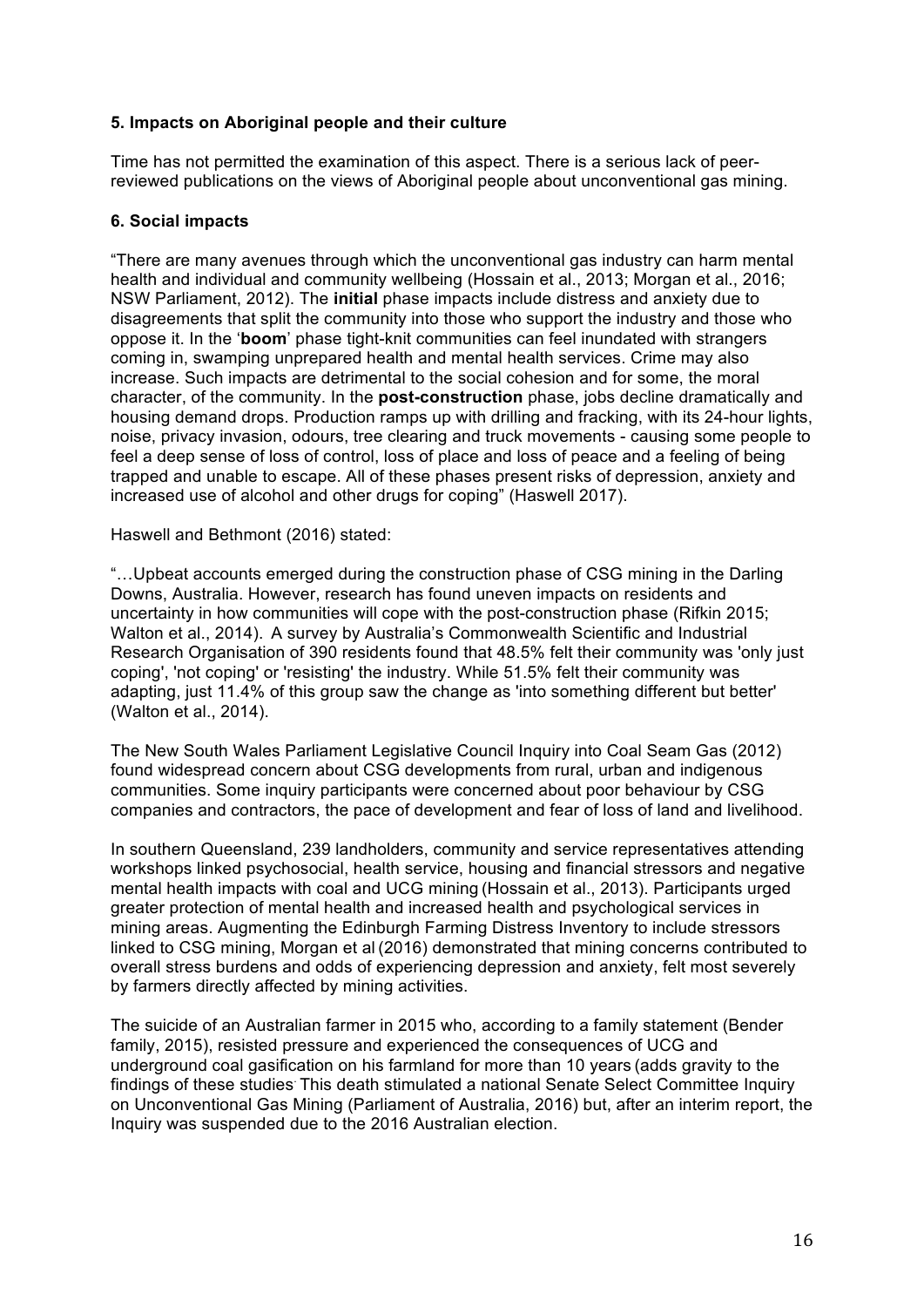There are particularly important concerns when considering the potential psychosocial and spiritual impacts of unconventional gas mining on Aboriginal people and communities. While there are no research publications to date, many Aboriginal and Torres Strait Islander people are leading efforts to protect the environment and health in the face of challenges from mining and climate change".

## **7. Economic impacts**

The employment and economic benefits of UCG are often assumed to be substantial, but some research has contested this. For example, Chen and Randall (2013) modelled longterm economic net benefits in Australia and found that, under some plausible scenarios, the economic benefits from agriculture alone exceeded those from CSG. Costs to health and community wellbeing and other externalities were not included in the modelling.

It will therefore be imperative for the Committee to undertake a comprehensive, unbiased and realistic assessment of the economic impacts – both positive and negative - of the industry on individuals, local communities, regions and the Territory, to assist in its assessments. In order to achieve this, the Committee will need to:

- 1. "fully consider and discuss with the community the current evidence of risks and impacts across the entire life cycle of this industry on health and wellbeing of people and their environment. The risks, and their impacts should they occur, need to be clearly recognised as community-borne costs worthy of compensation and consideration in economic, social and health cost-benefit analyses.
- 2. equally scrutinize and make public the realistic short-, medium- and long-term economic benefits of the unconventional gas industry to enable accurate comparisons between its full likely costs and benefits. This should also be used to compare the cost-benefit ratios of unconventional gas mining with other potential state developments that may carry greater benefits with fewer potential health and environmental losses". (Haswell, 2017).

## **9. Regulatory framework**

As stated by Haswell (2017):

"It is critical to also consider that risk management approaches are sufficient only where the technical capacity to alleviate all risks exists and is clearly and sufficiently demonstrated. Relying on risk management approaches also requires certainty that a sufficient level of regulation, monitoring, early detection, correction and preventative actions can be operationalised, paid for by appropriate bodies, and sustained over time. Experience documented in the US EPA Final Report regarding impacts of hydraulic fracturing in the United States shows that such a level of assessment, monitoring, detection and correction has not occurred, making it impossible to able to estimate on a wide scale how much contamination of water supplies has resulted from the industry. This raises serious questions about the extent to which people have been exposed to undetected contaminants in water they have consumed, and particularly to endocrine-disrupting chemicals that have the potential to affect human development and reproduction at very low concentrations.

Furthermore, the Physicians for Social Responsibility and Concerned Health Professionals of New York (2016) have compiled four extensive editions of "*Compendium of scientific, medical and media findings demonstrating risks and harms of fracking*" (Unconventional oil and gas extraction) in the United States. The authors argued that, based on this extensive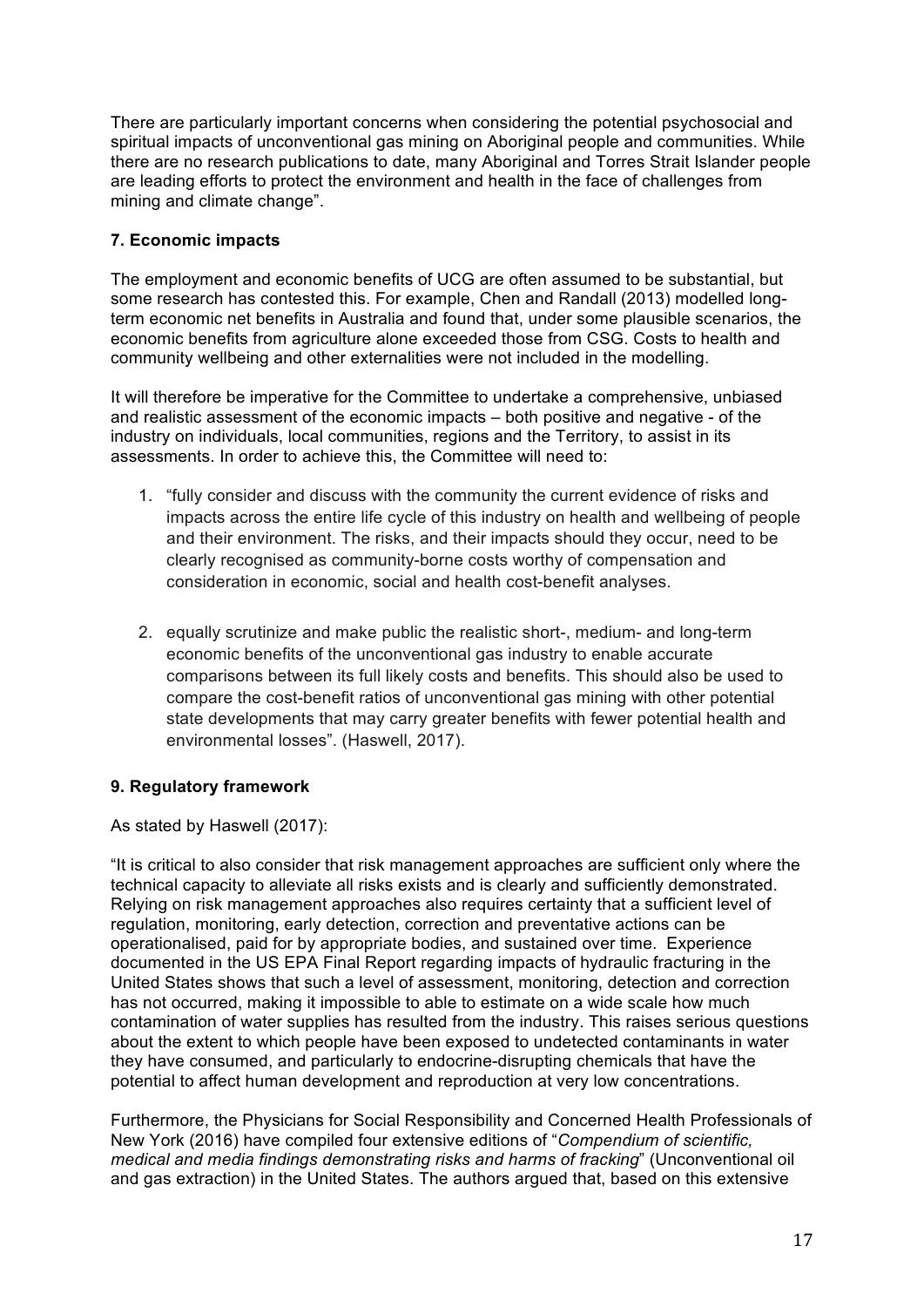experience, "regulations have not prevented significant harms; and that some harms are not preventable through regulatory opportunities".

Even if risk management were theoretically possible, all governments should be asking whether their regulatory agencies have – and will continue to have - the capacity to adequately monitor and respond to the many potentially hazardous chemical, social, mental and physical health risks posed by large numbers of producing and depleted wells. The future security of these regulations will depend on the commitment of future government leadership to place the protection of human and environmental health above that of industry demands, where conflicts exist.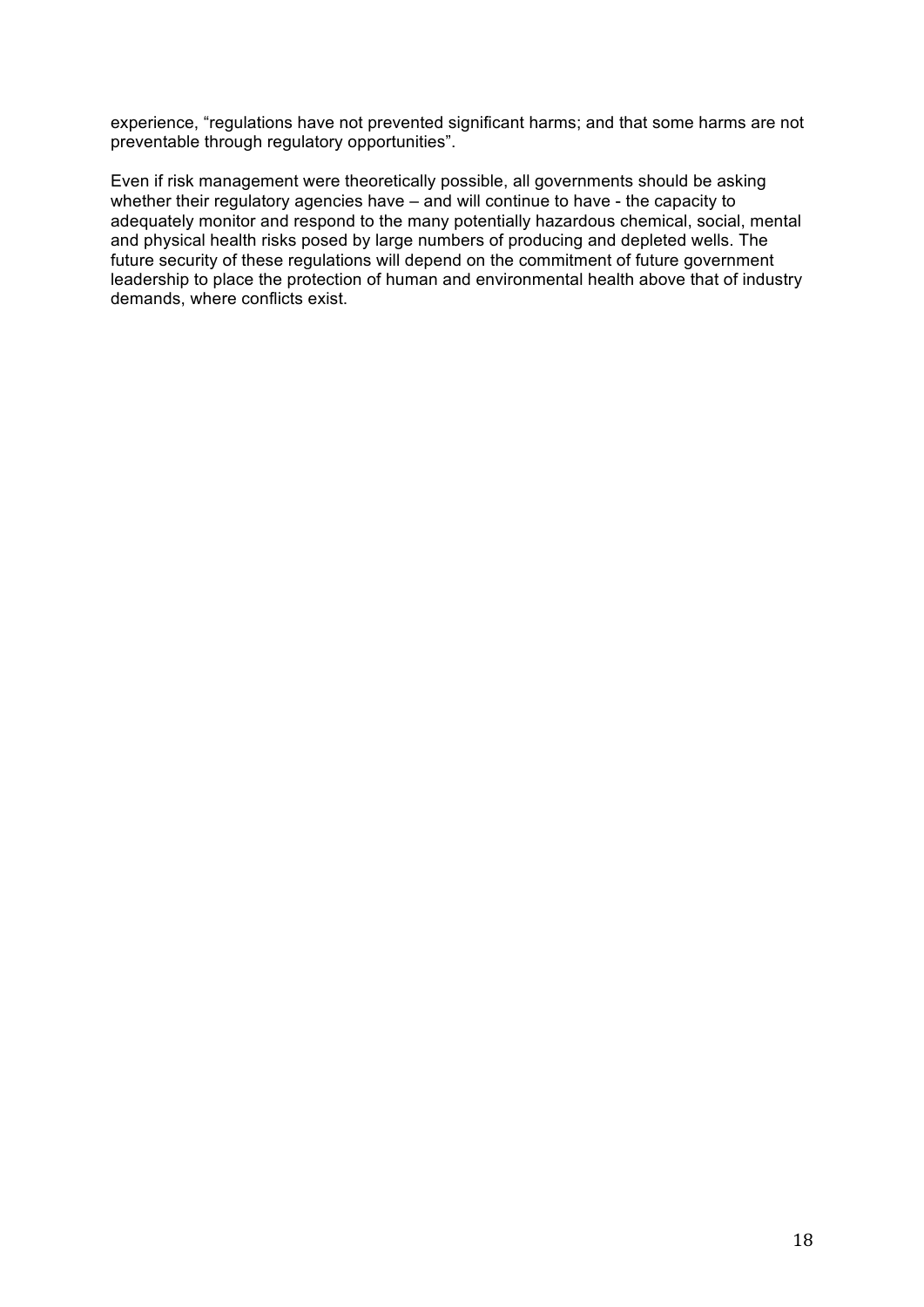### **References**

Adgate, J.L., Goldstein, B.D. & McKenzie, L.M. (2014). Potential public health hazards, exposures and health effects from unconventional gas developments. Environmental Science and Technology 48: 8307-8320. http://pubs.acs.org/doi/abs/10.1021/es404621d

Agency for Toxic Substances and Disease Registry (ATSDR). (2007). Toxicological Profile for Benzene (Update). Atlanta, GA: U.S. Department of Public Health and Human Services, Public Health Service. Available online at: http://www.atsdr.cdc.gov/tfacts3.pdf [Last accessed April 5, 2014].

Balise VD, Meng C-X, Cornelius-Green JN, Kassotis CD, Kennedy R, Nagel SC. Systematic review of the association between oil and natural gas extraction processes and human reproduction (2016) Fertility and Sterility 106(4): 795-819.

Bamberger, M., & Oswald, R. E. (2012). Impacts of Gas Drilling on Human and Animal Health. *NEW SOLUTIONS: A Journal of Environmental and Occupational Health Policy, 1*(- 1), 51-77.

Bamberger M, Oswald RE. Long-term impacts of unconventional drilling operations on human and animal health*. Journal of Environmental Science and Health* 2015; **50(5)**: 447- 459. **https://doi.org/10.1080/10934529.2015.992655**

Bender family. Bender family releases statement. *Queensland Country Life.* (Internet) 2015; 20 October. Available: **http://www.queenslandcountrylife.com.au/story/3434983/benderfamily-statement/** (Accessed 20 October 2015).

BMJ (2014). Editorial on Public Health England's draft report on shale gas extraction. British Medical Journal, 348:g2728.

Brown , D., Weinberger, B., Lewis, C. & Bonaparte, H. (2014). Understanding exposure from natural gas drilling puts current air standards to the test. Review Environmental Health, aop. http://www.environmentalhealthproject.org/wp-content/uploads/2014/04/reveh-2014-0002- Brown-et-al.pdf

Bunch, A.G., Perry, C.S., Abraham, L., Wikoff, D.S., et al. (2014). Evaluaiton of impact of shale gas operations in the Barnett Shale region on volatile organic compounds in air and potential human health risks. Science of the Total Environment, 468-469: 832-842.

Casey JA, Savitz DA, Rasmussen SG, Ogburn EL, Pollak J, Mercer DG, et al. Unconventional natural gas development and birth outcomes in Pennsylvania, USA (2016). Epidemiology 27: 163-172.

Chen C, Randall A. Economic contest between coal seam gas mining and agriculture on prime farmland: it may be closer than we thought. *Journal of Economic and Social Policy* 2013; **15(3):** 5.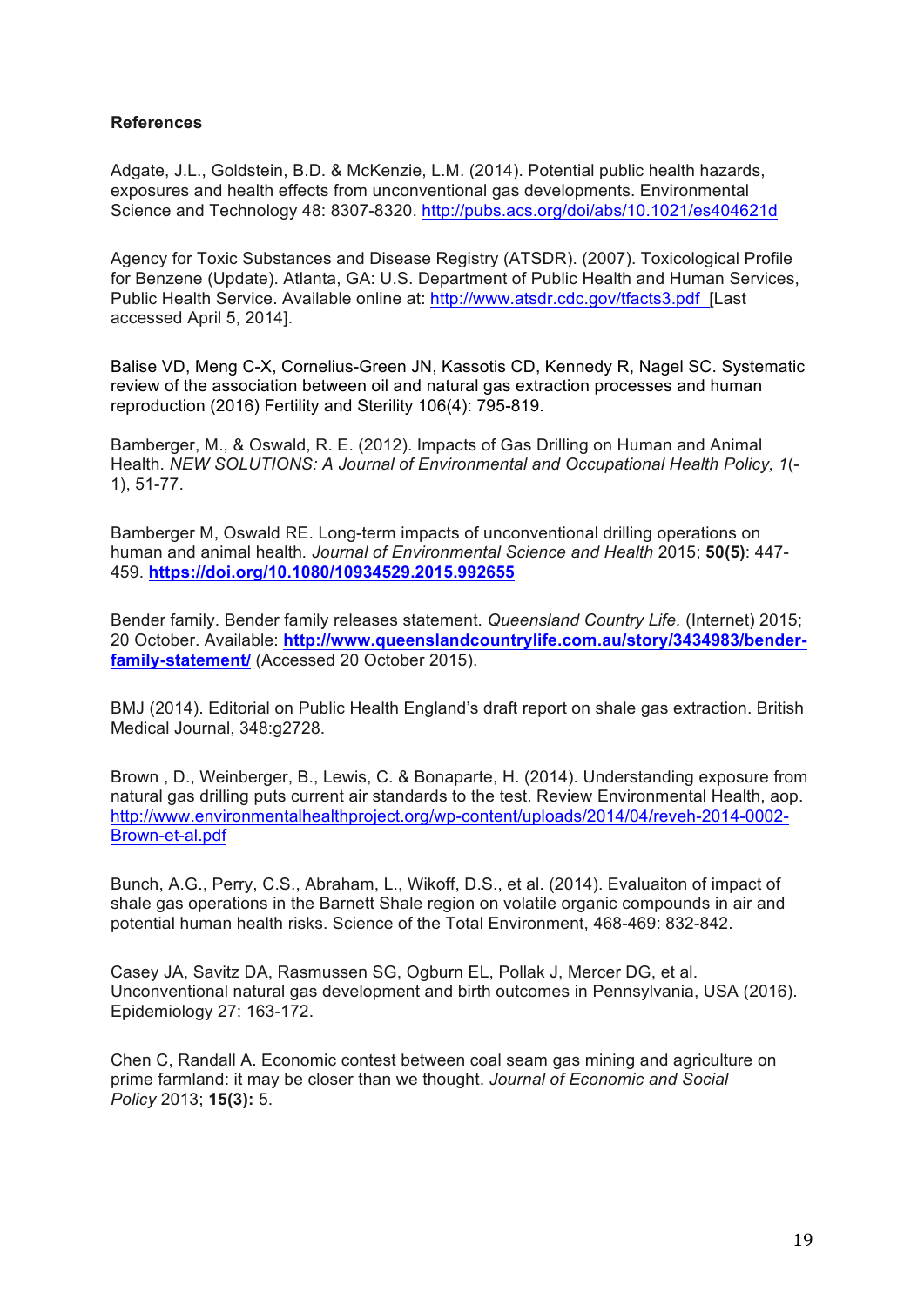Colborn, T., Kwiatkowski, C., Schultz, K., & Bachran, M. (2011). Natural Gas Operations from a Public Health Perspective. *Human and Ecological Risk Assessment: An International Journal, 17*(5), 1039-1056. doi: 10.1080/10807039.2011.605662

Collins M, Knutti R, Arblaster J, Dufresne J-L, Fichefet T, Friedlingstein P, et al. Long-term climate change: projections, commitments and irreversibility. In: TF Stocker, D Qin, G-K

Concerned Health Professionals of New York. (2016). *Compendium of scientific, medical and media findings demonstrating risks and harms of fracking (unconventional gas and oil extraction).* 4th edition. Available: **http://concernedhealthny.org/wpcontent/uploads/2012/11/COMPENDIUM-4.0\_FINAL\_11\_16\_16.pdf** (Accessed 28 November 2016).

Conley S, Franco G, Faloona I, Blake DR, Peischl J, Ryerson TB. (2016). Methane emissions from the 2015 Aliso Canyon blowout in Los Angeles, CA. *Science*, 26 February. **https://doi.org/10.1126/science.aaf2348**

Davies, PJ, Gore, DB, Khan, SJ. Managing produced water from coal seam gas projects: implications for an emerging industry in Australia. *Environmental Science and Pollution Research* 2015, 22: 10981-11000. https://link.springer.com/article/10.1007%2Fs11356-015- 4254-8

Elliot, E.G., Ettinger, A.S., Leaderer, B.P., Bracken, M.B., Deziel, N.C.(2017). A systematic evaluation of chemicals in hydraulic fracturing fluids and wastewater for reproductive and developmental toxicity. Journal of Exposure Science Environmental Epidemiology 27:90-99.

Elliot, E.G., Trinh, P., Ma, X., Leaderer, B.P., Ward, M.h., Dezeiel, N.C. (2017). Unconventional oil and gas development and risk of childhood leukemia: Assessing the evidence. Science of the Total Environment, 578: 138-147.

Esswein EJ, Snawder J, King B, Breitenstein M, Alexander-Scott M, Kiefer M. (2014). Evaluation of some potential chemical exposure risks during flowback operations in unconventional oil and gas extraction: preliminary results. *Journal of Occupational and Environmental Hygiene* **11(10):** D174D184. **https://doi.org/10.1080/15459624.2014.933960**

Field, R.A., Soltis, J. & Murphy, S.; (2014). Air quality concerns of unconventional oil and natural gas production. Environmental Science Processes & Impacts, 2014, 16, 954-969.

Finkel, M.L. & Hays, J. (2013). The implications of unconventional gas: a global health concern. Public Health 127: 889-893 http://www.ncbi.nlm.nih.gov/pubmed/24119661

Freyman M. *Hydraulic fracturing and water stress: water demand by the numbers. A Ceres Report*. (Internet) 2014. Available: **http://www.ceres.org/resources/reports/hydraulicfracturing-water-stress-water-demand-by-the-numbers** (Accessed 15 September 2015).

Goldstein, B.D., Kriesky, J & Pavliakova, B. (2012). Missing from the table: role of the environmental public health community in governmental advisory commissions related to the Marcellus shale drilling. Environmental Health Perspectives 120: 483-484.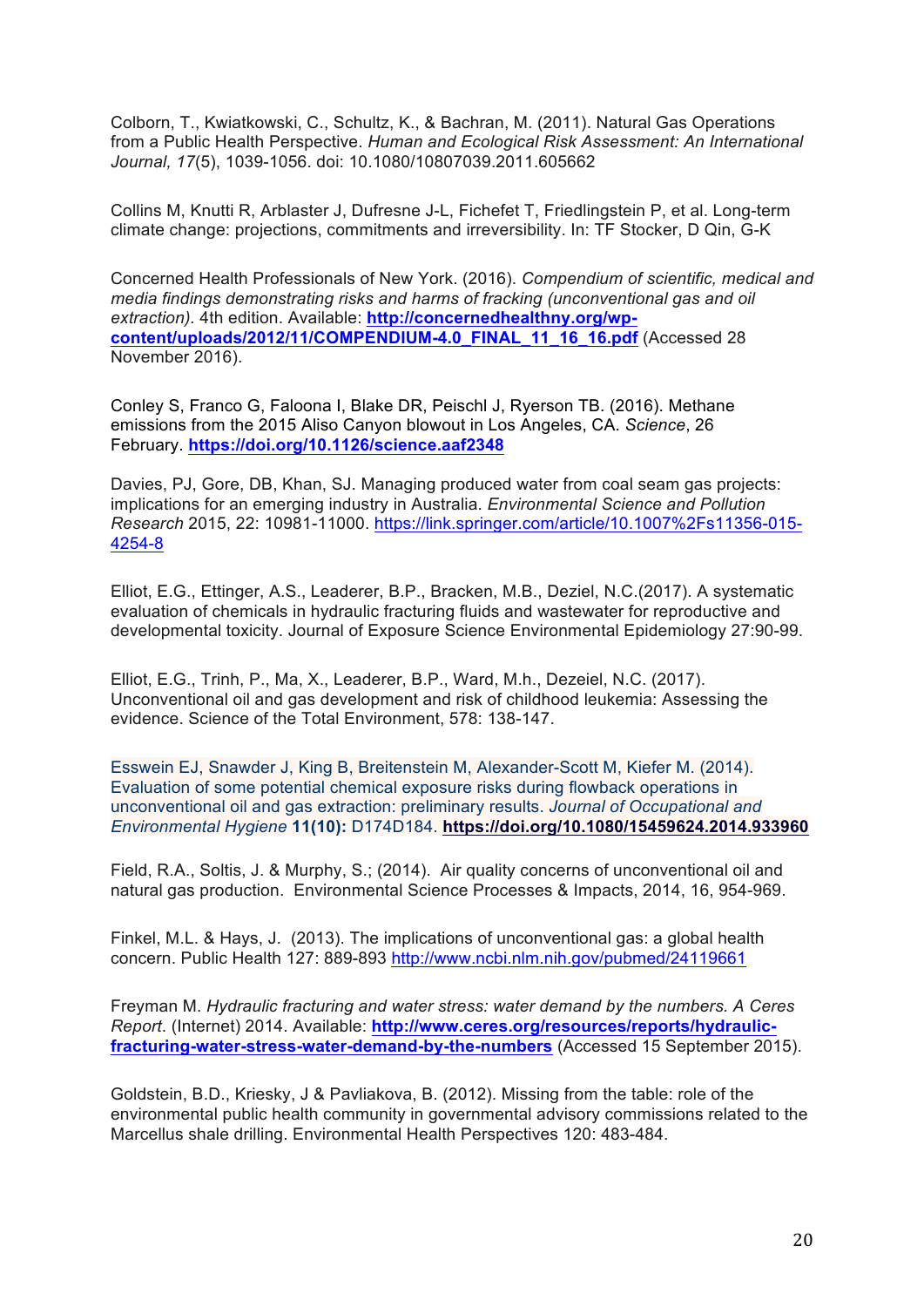Haswell, M. (2017). *Health concerns associated with unconventional gas mining in Western Australia: A critical review*. Australian Policy Online: http://apo.org.au/node/74194

Haswell MR, Bethmont A. (2016). Health concerns associated with unconventional gas mining in rural Australia. *Rural and Remote Health* (Internet) **16**: 3825. Available: **http://www.rrh.org.au/articles/subviewnew.asp?ArticleID=3825**

Howarth RW. (2014). A bridge to nowhere: methane emissions and the greenhouse gas footprint of natural gas. *Energy Science and Engineering* 2014; **2(2):** 47- 60. **https://doi.org/10.1002/ese3.35**

Hill, M. (2014). Shale gas regulation in the UK and health implications of fracking. The Lancet 383; 2211-2212. http://www.thelancet.com/journals/lancet/article/PIIS0140- 6736%2814%2960888-6/fulltext?rss=yes

Hossain D, Gorman D, Chapelle B, Mann W, Saal R, Penton G. (2013). Impact of the mining industry on the mental health of landholders and rural communities in southwest Queensland. *Australasian Psychiatry,* **21(1):** 32- 37. **https://doi.org/10.1177/1039856212460287**

Hussey K, Carter N, Reinhardt W. Energy sector transformation: implications for water governance. *Australian Journal of Water Resources* 2013; **17(2):** 170- 179. **https://doi.org/10.7158/W13-025.2013.17.2**

IARC 2012. *IARC Monographs on the Evaluation of Carcinogenic Risks to Humans.* Volume 105: Diesel and gasoline engine exhausts and some nitroarenes. IARC: Lyon, France: 5-12 June 2012.

Intergovernmental Panel on Climate Change (2013). *Climate change 2013: the physical science basis. Contribution of Working Group I to the Fifth Assessment Report of the Intergovernmental Panel on Climate Change.* Cambridge, UK: Cambridge University Press.

Jemielita T, Gerton GL, Neidell M, Chillrud S, Yan B, Stute M, et al. (2015). Unconventional gas and oil drilling is associated with increased hospital utilization rates. *PLoS ONE*, **10(7):** e0131093. **https://doi.org/10.1371/journal.pone.0131093**

Kassotis, C.D., Tillitt, D.E., Davis, J.W., Hormann, A.M. & Nagel, S.C. (2014). Estrogen and androgen receptor activities of hydraulic fracturing chemicals and surface and ground water in a drilling-dense region. Endocrinology, 155(3):11

Kovats, S., Depledge, M., Haines, A. et al. (2014). The health implications of fracking. The Lancet 383: 757-758.

Lloyd-Smith, M., Senjen, R. (2011). Hydraulic fracturing in coal seam gas mining: the risks to our health, communities, environment and climate. National Toxics Network Report, http://ntn.org.au/wp/wp-content/uploads/2012/04/NTN-CSG-Report-Sep-2011.pdf

McCarron G. (2013). *Symptomatology of a gas field – an independent health survey in the Tara rural residential estates and environs.* (Internet) Available: http://www.ntn. org.au/wp/wp-content/uploads/2013/05/Symptomatology-of-a-gas-field-An-independenthealth-survey-in-the-Tara-rural-residential-estates-and-environs-April-2013.pdf.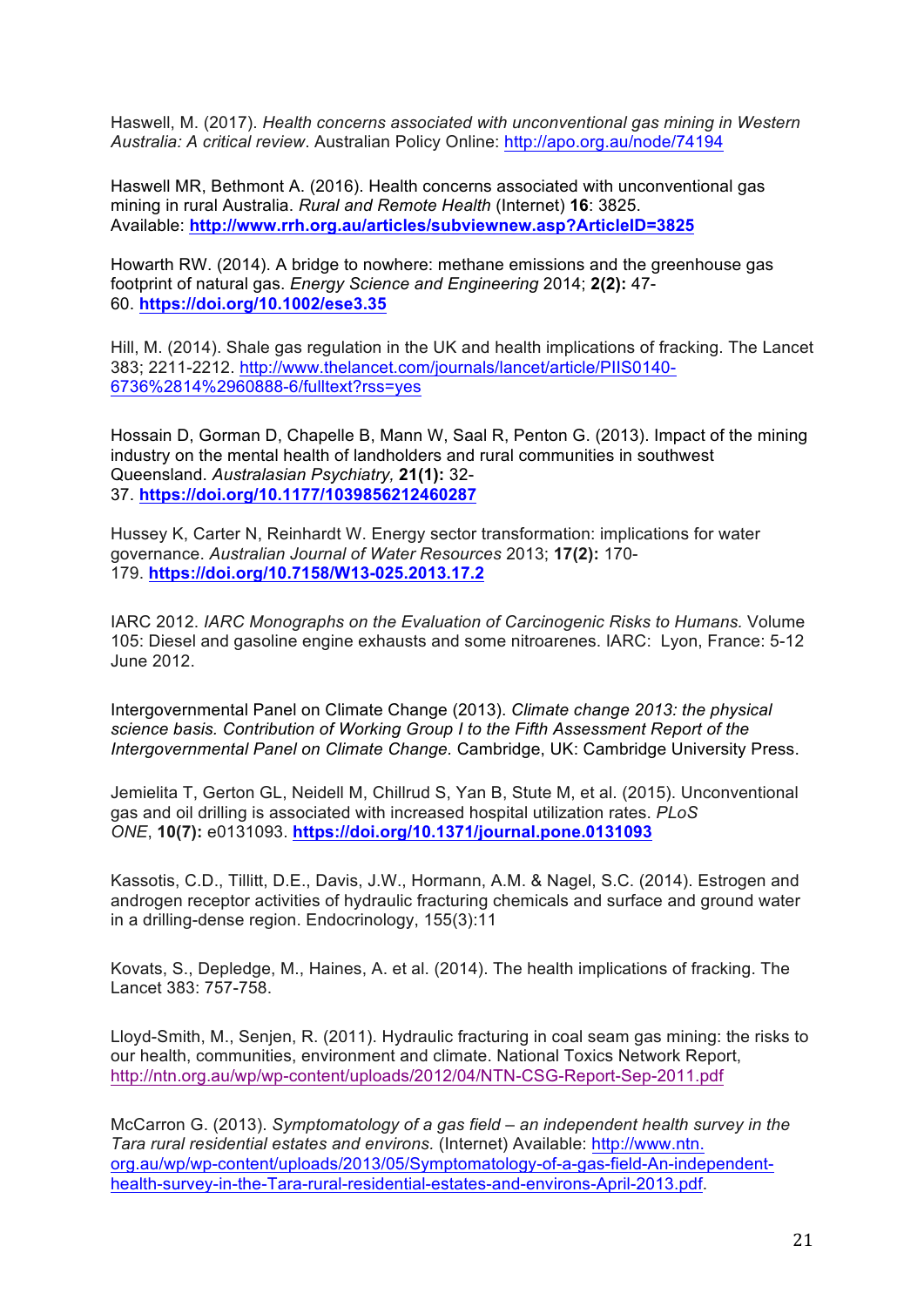McCarron, G.P. & King, D.; (2014). Unconventional natural gas development: economic salvation or looming public health disaster? Australian and New Zealand Journal of Public Health, 38(2): 108-109.

McJeon H, Edmonds J, Bauer N, Clarke L, Fisher B, Flannery BP, et al. (2014). Limited impact on decadal-scale climate change from increased use of natural gas. *Nature*, **514:** 482-485*.* **https://doi.org/10.1038/nature13837**

McKenzie, L.M., Guo, R., Witter, R.Z., Savitz, D.A., Newman, L.S. & Adgate, J.L. (2014). Birth outcomes and maternal residential proximity to natural gas development in rural Colorado. Environmental Health Perspectives, 122: 412–417.

McKenzie, L.M., Witter, R.Z., Newman, L.S., and Adgate, J.L. (2012). Human health risk assessment of air emmissions from development of unconventional natural gas resources. Science of the Total Environment, 424: 79–87.

Morgan MI, Hine DW, Bhullar N, Dunstan DA, Bartik W. (2016). Fracked: coal seam gas extraction and farmers' mental health. *Journal of Environmental Psychology*, **47**: 22- 32. **https://doi.org/10.1016/j.jenvp.2016.04.012**

New South Wales Parliament (2012). Legislative Council. *General Purpose Standing Committee No. 5. Inquiry into coal seam gas (report no. 35).* (Internet). Available: **https://www.parliament.nsw.gov.au/committees/DBAssets/InquiryReport/Rep ortAcrobat/5226/Report%2035%20-%20Coal%20seam%20gas.pdf** (Accessed 15 September 2015).

NASA (2014). U.S. methane 'Hot Spot' bigger than expected. National Aeronautics Space Agency website. http://science.nasa.gov/science-news/science-atnasa/2014/09oct\_methanehotspot/

Parker, KM, Zeng, T, Harkness, J, Vengosh, A, Mitcham WA. (2014). Enhanced formation of disinfection byproducts in shale gas wastewater-impacted drinking water supplies (2014). Environmental Science & Technology, 48 (19), 11161-11169 DOI: 10.1021/es5028184

Parliament of Australia (2016). *The Senate Select Committee on Unconventional Gas Mining Interim Report*. (Internet). Available: **http://www.aph.gov.au/Parliamentary\_Business/Committees/Senate/Gasmini ng/Gasmining/Interim\_Report** (Accessed 13 August 2016).

Petron, G., Frost, G., Miller, B.R. et al. (2012). Hydrocarbon emissions characterization in the Colorado Front Range: a pilot study. Journal of Geophysical Research, 117, D04304.

Plattner, M Tignor, SK Allen, J Boschung (Eds).(2014). *Climate change 2013: the physical science basis.* Contribution of Working Group I to the Fifth Assessment Report of the Intergovernmental Panel on Climate Change.Cambridge, UK: Cambridge University Press.

Rabinowitz, P.M., Slizovskiy, I.B., Lamers, V., Trufan, S.J., Holford, T.R., Dziura, J.D., Peduzzi, P.N., Kane, M.J., Reif, J.S., Weiss, T.R., & Stowe, M.H., (2014). Proximity to Natural Gas Wells and Reported Health Status: Results of a Household Survey in Washington County, Pennsylvania. Environmental Health Perspectives, http://dx.doi.org/10.1289/ehp.1307732.